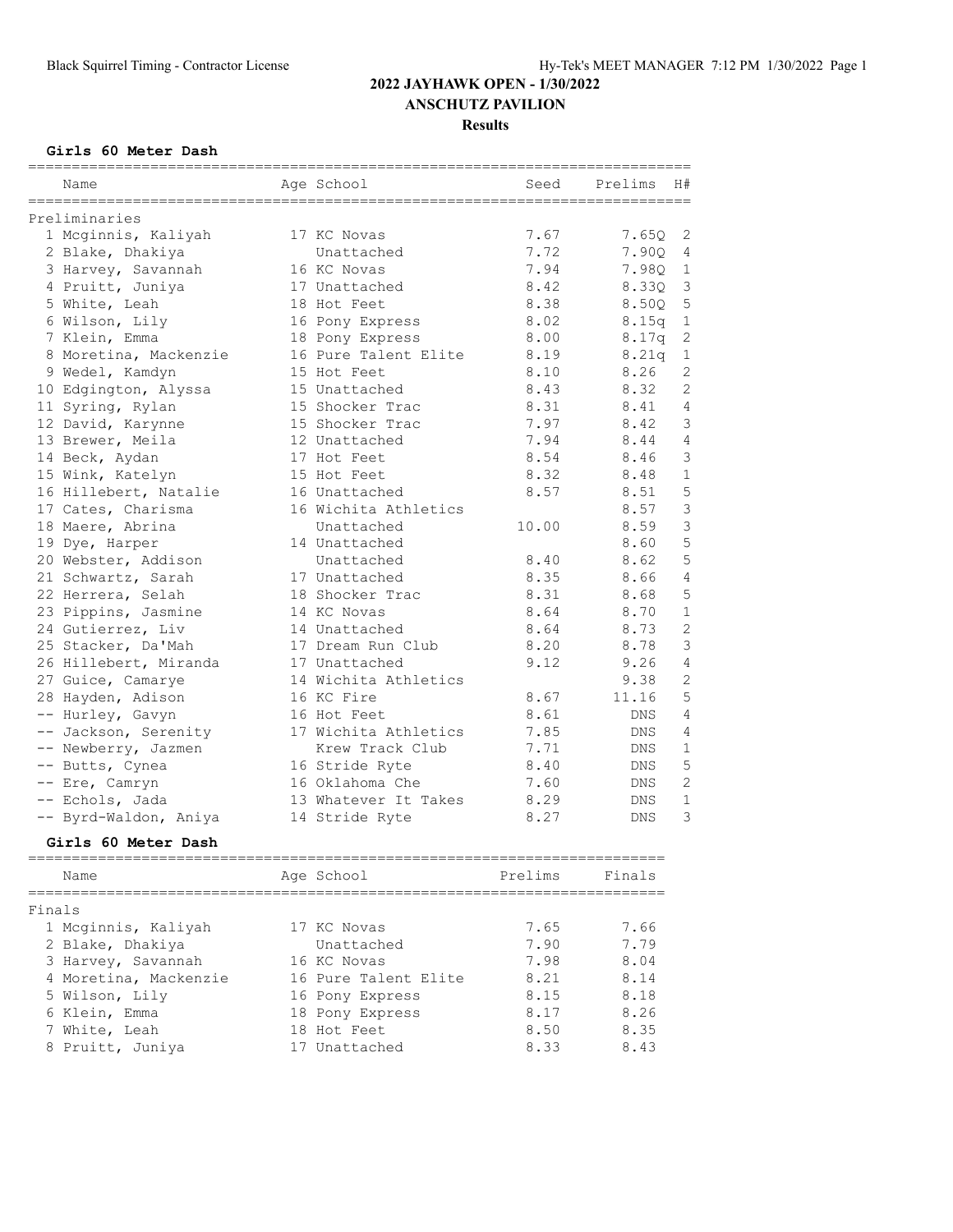#### **Girls 200 Meter Dash**

| Age School<br>Finals<br>H#<br>Seed<br>Name<br>5<br>26.16<br>16 Oklahoma Che<br>1 Ere, Camryn<br>2<br>26.50<br>27.37<br>2 Harvey, Savannah<br>16 KC Novas<br>2<br>27.00<br>3 Wedel, Kamdyn<br>27.51<br>15 Hot Feet<br>2<br>26.54<br>27.89<br>4 Pruitt, Juniya<br>17 Unattached<br>5 Wilson, Lily<br>28.24<br>27.94<br>4<br>16 Pony Express<br>28.39<br>28.09<br>4<br>6 Beck, Aydan<br>17 Hot Feet |
|--------------------------------------------------------------------------------------------------------------------------------------------------------------------------------------------------------------------------------------------------------------------------------------------------------------------------------------------------------------------------------------------------|
|                                                                                                                                                                                                                                                                                                                                                                                                  |
|                                                                                                                                                                                                                                                                                                                                                                                                  |
|                                                                                                                                                                                                                                                                                                                                                                                                  |
|                                                                                                                                                                                                                                                                                                                                                                                                  |
|                                                                                                                                                                                                                                                                                                                                                                                                  |
|                                                                                                                                                                                                                                                                                                                                                                                                  |
|                                                                                                                                                                                                                                                                                                                                                                                                  |
|                                                                                                                                                                                                                                                                                                                                                                                                  |
| 2<br>27.01<br>7 David, Karynne<br>15 Shocker Trac<br>28.15                                                                                                                                                                                                                                                                                                                                       |
| 3<br>28.09<br>28.31<br>8 Shelby, Adryana<br>15 Shocker Trac                                                                                                                                                                                                                                                                                                                                      |
| 3<br>27.80<br>9 West, Skylar<br>18 Shocker Trac<br>28.46                                                                                                                                                                                                                                                                                                                                         |
| 3<br>28.00<br>28.66<br>10 Webster, Addison<br>Unattached                                                                                                                                                                                                                                                                                                                                         |
| 5<br>28.52<br>28.68<br>11 Pippins, Jasmine<br>14 KC Novas                                                                                                                                                                                                                                                                                                                                        |
| 12 Hillebert, Natalie<br>16 Unattached<br>28.52<br>28.77<br>5 28.768                                                                                                                                                                                                                                                                                                                             |
| 28.769<br>13 Cates, Charisma<br>16 Wichita Athletics<br>28.77<br>6                                                                                                                                                                                                                                                                                                                               |
| 28.50<br>29.06<br>14 Lewis, Brynn<br>14 Hot Feet<br>4                                                                                                                                                                                                                                                                                                                                            |
| $\overline{2}$<br>27.60<br>29.13<br>15 Bumgarner, Iris<br>16 Unattached                                                                                                                                                                                                                                                                                                                          |
| 28.23<br>29.30<br>4<br>16 Dye, Harper<br>14 Unattached                                                                                                                                                                                                                                                                                                                                           |
| 3<br>27.70<br>29.34<br>17 White, Leah<br>18 Hot Feet                                                                                                                                                                                                                                                                                                                                             |
| 28.86<br>5<br>29.47<br>18 Gutierrez, Liv<br>14 Unattached                                                                                                                                                                                                                                                                                                                                        |
| 28.27<br>29.67<br>4<br>19 Maere, Abrina<br>Unattached                                                                                                                                                                                                                                                                                                                                            |
| 6<br>30.00<br>29.70<br>20 Hayden, Adison<br>16 KC Fire                                                                                                                                                                                                                                                                                                                                           |
| 30.78<br>6<br>21 Ellis, MonTaja<br>18 Wichita Athletics<br>29.90                                                                                                                                                                                                                                                                                                                                 |
| 6<br>22 Herrera, Selah<br>18 Shocker Trac<br>30.10                                                                                                                                                                                                                                                                                                                                               |
| 6<br>30.02<br>30.41<br>23 Hillebert, Miranda<br>17 Unattached                                                                                                                                                                                                                                                                                                                                    |
| 6<br>14 Wichita Athletics<br>32.09<br>24 Guice, Camarye                                                                                                                                                                                                                                                                                                                                          |
| -- Jackson, Serenity<br>17 Wichita Athletics<br>25.03<br>1<br><b>DNS</b>                                                                                                                                                                                                                                                                                                                         |
| 28.54<br>5<br>-- Edgington, Alyssa<br>15 Unattached<br><b>DNS</b>                                                                                                                                                                                                                                                                                                                                |
| -- Kneller, Alli<br>26.70<br>$\mathbf 1$<br>15 Dream Run Club<br><b>DNS</b>                                                                                                                                                                                                                                                                                                                      |
| -- Mcginnis, Kaliyah 17 KC Novas<br>24.80<br>$\mathbf 1$<br>DNS                                                                                                                                                                                                                                                                                                                                  |
| 3<br>28.20<br>-- Wink, Katelyn<br>15 Hot Feet<br>DNS                                                                                                                                                                                                                                                                                                                                             |
| $\mathbf{1}$<br>26.52<br>-- Kilmer, Maude<br>17 Hot Feet<br>DNS                                                                                                                                                                                                                                                                                                                                  |
| 5<br>28.60<br>-- Hurley, Gavyn<br>16 Hot Feet<br><b>DNS</b>                                                                                                                                                                                                                                                                                                                                      |
| $\mathbf{1}$<br>24.18<br>-- Echols, Jada<br>13 Whatever It Takes<br><b>DNS</b>                                                                                                                                                                                                                                                                                                                   |

#### **Girls 400 Meter Dash**

## ============================================================================

| Name              | Age School            | Seed    | Finals  | H#                      |
|-------------------|-----------------------|---------|---------|-------------------------|
| 1 Blake, Dhakiya  | Unattached            | 57.98   | 59.08   | $\overline{1}$          |
| 27.258 (27.258)   | 59.071 (31.813)       |         |         |                         |
| 2 Hubert, Quincy  | 18 KC Novas           | 1:02.50 | 1:01.94 | 2                       |
| 28.776 (28.776)   | 1:01.939(33.163)      |         |         |                         |
| 3 Schwada, Brenna | 17 Eqt                | 1:01.80 | 1:02.62 | 1                       |
| 28.604 (28.604)   | $1:02.616$ $(34.012)$ |         |         |                         |
| 4 Ramboldt, Emma  | 14 Dream Run Club     | 1:02.00 | 1:03.92 | 2                       |
| 28.893 (28.893)   | $1:03.920$ (35.027)   |         |         |                         |
| 5 Mayo, Taylor    | 16 Unattached         | 1:01.20 | 1:04.47 | $\overline{1}$          |
| 29.611 (29.611)   | 1:04.465(34.854)      |         |         |                         |
| 6 Lewis, Brynn    | 14 Hot Feet           | 1:04.20 | 1:04.82 | $\overline{\mathbf{3}}$ |
| 30.320 (30.320)   | $1:04.812$ $(34.492)$ |         |         |                         |
| 7 David, Karynne  | 15 Shocker Trac       | 1:04.28 | 1:05.88 | 3                       |
| 30.758 (30.758)   | $1:05.877$ (35.119)   |         |         |                         |
| 8 Frye, Kallista  | 17 Oklahoma Che       | 1:02.00 | 1:06.52 | 2                       |
| 28.032 (28.032)   | 1:06.513(38.481)      |         |         |                         |
|                   |                       |         |         |                         |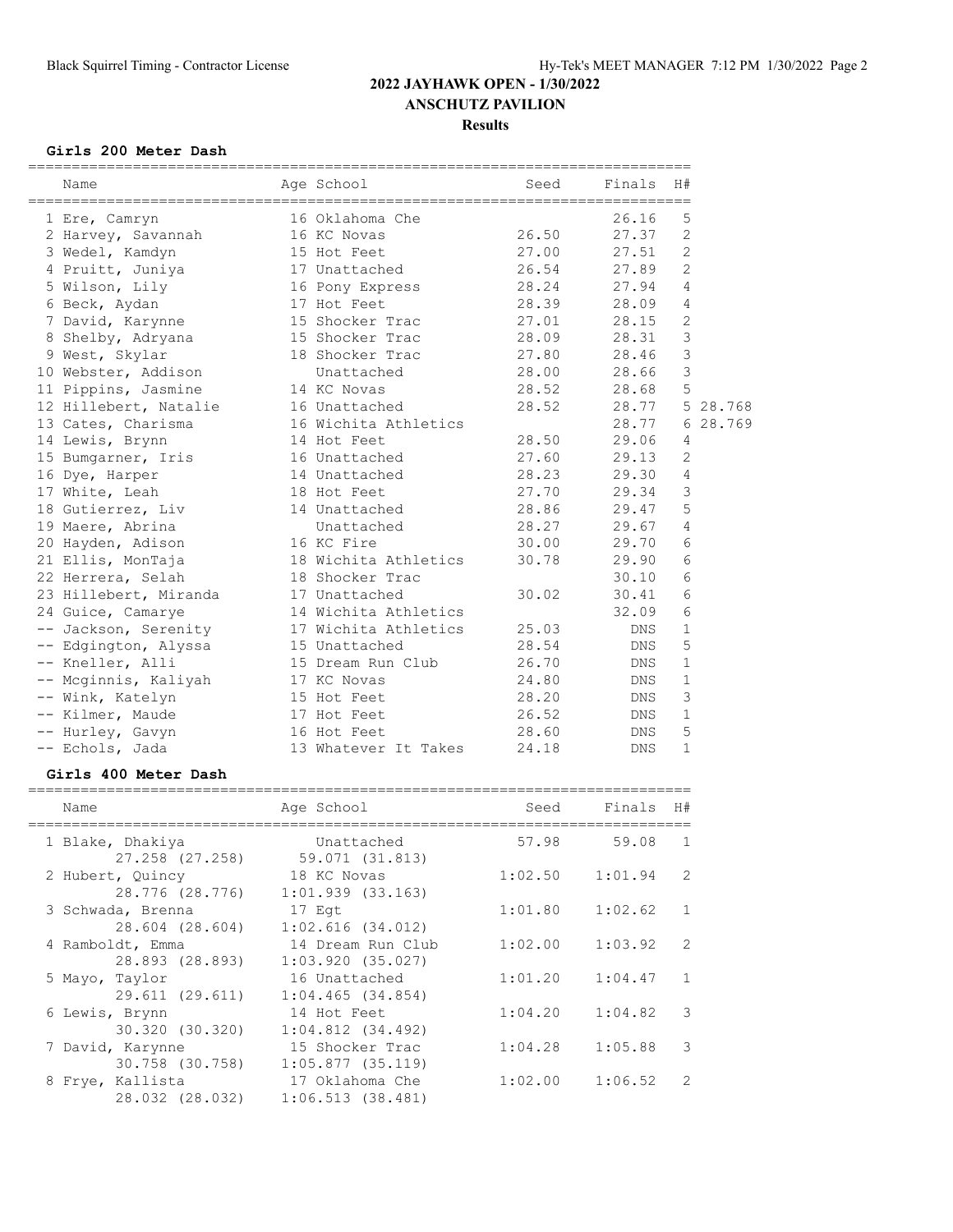| Girls 400 Meter Dash    |                       |                           |            |                |
|-------------------------|-----------------------|---------------------------|------------|----------------|
| 9 Beckham, Eliana       | 15 Unattached         | 1:05.00                   | 1:06.56    | $\mathcal{S}$  |
| $31.545$ $(31.545)$     | $1:06.559$ (35.014)   |                           |            |                |
| 10 West, Skylar         | 18 Shocker Trac       | 1:02.58                   | 1:07.18    | $\overline{c}$ |
| 30.416 (30.416)         | $1:07.174$ (36.758)   |                           |            |                |
| 11 Leggett, Tynee       | 18 KC Novas           | 1:05.00                   | 1:07.64    | $\overline{4}$ |
| $31.606$ $(31.606)$     | 1:07.635(36.029)      |                           |            |                |
| 12 Burson, Livie        | 18 Burg Track Club    | 1:05.00                   | 1:07.95    | $\overline{4}$ |
| 32.296 (32.296)         | $1:07.949$ (35.653)   |                           |            |                |
| 13 Shelby, Adryana      | 15 Shocker Trac       |                           | 1:08.47    | 5              |
| 33.585 (33.585)         | $1:08.466$ $(34.881)$ |                           |            |                |
| 14 Salsbury, Margarette | 15 Shocker Trac       | 1:03.00                   | 1:08.70    | 3              |
| 31.039 (31.039)         | 1:08.691(37.652)      |                           |            |                |
| 15 Harvell, Keianna     | 17 Shocker Trac       | 1:05.00                   | 1:10.27    | $\overline{4}$ |
| 34.306 (34.306)         | $1:10.269$ (35.963)   |                           |            |                |
| 16 Huffmaster, Alyssa   | 16 KC Novas           |                           | 1:11.01    | 3              |
| 33.913 (33.913)         | 1:11.009 (37.096)     |                           |            |                |
| 17 Beck, Aydan          | 17 Hot Feet           | 1:05.12                   | 1:12.69    | 4              |
| 32.167 (32.167)         | $1:12.689$ (40.522)   |                           |            |                |
| 18 Marshall, Ella       | 17 Unattached         | 1:10.00                   | 1:12.72    | 5              |
| 36.755 (36.755)         | $1:12.718$ (35.963)   |                           |            |                |
| 19 Parmet, Maya         | 18 Dream Run Club     | 1:08.00                   | 1:15.24    | 5              |
| 36.997 (36.997)         | 1:15.233 (38.236)     |                           |            |                |
| 20 Ellis, MonTaja       | 18 Wichita Athletics  | 1:14.33                   | 1:15.91    | $\overline{4}$ |
| 33.789 (33.789)         | $1:15.909$ $(42.120)$ |                           |            |                |
| -- Butts, Cynea         | 16 Stride Ryte        | 1:05.00                   | DNS        | 4              |
| -- Byrd-Waldon, Aniya   | 14 Stride Ryte        | 1:03.00                   | DNS        | 3              |
| -- Vohs, Emma           | 15 Hot Feet           | 1:01.00                   | <b>DNS</b> | $\mathbf{1}$   |
| -- Wedel, Kamdyn        | 15 Hot Feet           | 1:02.00                   | <b>DNS</b> | $\overline{c}$ |
| -- Kneller, Alli        | 15 Dream Run Club     | 1:10.00                   | <b>DNS</b> | 5              |
| -- Ere, Camryn          | 16 Oklahoma Che       | 58.00                     | DNS        | $1\,$          |
| -- Huddin, Alexis       | 17 Pony Express       | 1:06.00                   | <b>DNS</b> | 5              |
| -- Kelly, Jayda         | 17 Shocker Trac       | 1:06.00                   | <b>DNS</b> | 5              |
| Girls 600 Yard Run      |                       |                           |            |                |
| Name                    | Age School            | =================<br>Seed | Finals     | H#             |
|                         |                       |                           |            |                |

| Name                                        | Age School                               | Seed    | Finals  | H#             |
|---------------------------------------------|------------------------------------------|---------|---------|----------------|
| 1 Cramblett, Grace<br>56.286 (56.286)       | 17 Whatever It Takes<br>1:32.070(35.784) | 1:35.00 | 1:32.07 | $\overline{1}$ |
| 2 Ramboldt, Emma<br>55.403 (55.403)         | 14 Dream Run Club<br>1:34.837(39.434)    | 1:27.00 | 1:34.84 | 1              |
| 3 Beckham, Eliana<br>59.259 (59.259)        | 15 Unattached<br>$1:35.604$ (36.345)     | 1:56.00 | 1:35.61 | 2              |
| 4 Burson, Livie<br>58.246 (58.246)          | 18 Burg Track Club<br>1:36.217(37.971)   | 1:40.00 | 1:36.22 | 1              |
| 5 Huddin, Alexis<br>57.185 (57.185)         | 17 Pony Express<br>1:36.535(39.350)      | 1:25.00 | 1:36.54 | $\mathbf{1}$   |
| 6 Marshall, Ella<br>$1:03.872$ $(1:03.872)$ | 17 Unattached<br>$1:43.993$ $(40.121)$   | 2:15.00 | 1:44.00 | 2              |
| 7 Thompson, Tessa<br>59.508 (59.508)        | 16 Excelerate T<br>1:46.400(46.892)      |         | 1:46.40 | 2              |
| 8 Welcher, Kate<br>$1:06.566$ $(1:06.566)$  | 15 Unattached<br>1:51.871(45.305)        | 1:43.00 | 1:51.88 | 2              |
| -- Harvell, Keianna                         | 17 Shocker Trac                          |         | DNS.    | 2              |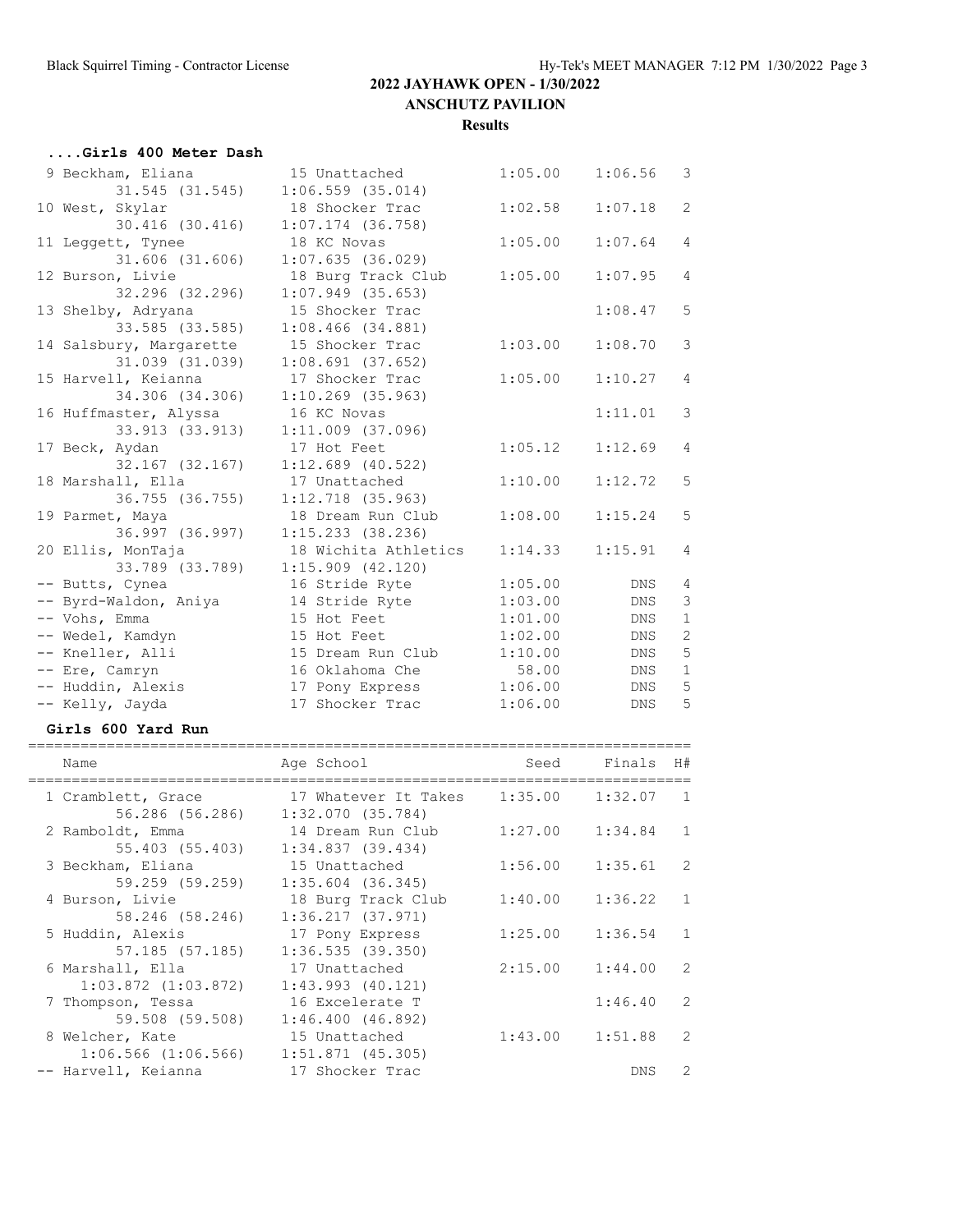#### **Results**

#### **Girls 800 Meter Run**

| ===========                        |                                   |                                                                       |
|------------------------------------|-----------------------------------|-----------------------------------------------------------------------|
| Name                               |                                   | Age School and Seed Finals H#                                         |
|                                    |                                   | 1 Druse, Bethany 16 Unattached 2:19.00 2:23.12 1                      |
|                                    |                                   | 32.537 (32.537) 1:06.902 (34.365) 1:43.443 (36.541) 2:23.112 (39.669) |
| 2 Erickson, Laya 16 Unattached     |                                   | $2:22.00$ $2:32.41$ 1                                                 |
|                                    | 32.964 (32.964) 1:09.828 (36.864) | $1:51.179$ (41.351) $2:32.402$ (41.223)                               |
| 3 Hazen, Katie                     | 16 Unattached                     | $2:31.00$ $2:33.55$ 1                                                 |
| 34.184 (34.184)                    | 1:12.640 (38.456)                 | $1:54.067$ (41.427) $2:33.550$ (39.483)                               |
| 4 Browning, Liz                    | 14 Hot Feet                       | $2:27.28$ $2:34.62$ 1                                                 |
| 35.356 (35.356)                    | 1:13.635(38.279)                  | $1:55.590$ (41.955) $2:34.618$ (39.028)                               |
| 5 Willhite, Elizabeth              | Unattached                        | 2:45.00 2:36.11 2                                                     |
| 36.181 (36.181)                    | $1:15.959$ (39.778)               | $1:58.253$ (42.294) $2:36.101$ (37.848)                               |
| 6 Montoya, Krystal                 | 18 North Star                     | $2:42.00$ $2:36.45$ 2                                                 |
| $35.155$ $(35.155)$                | 1:15.630(40.475)                  | $1:57.900$ (42.270) $2:36.446$ (38.546)                               |
| 7 Cramblett, Grace                 |                                   | 17 Whatever It Takes 2:32.00 2:38.28 1                                |
| 35.142 (35.142)                    | $1:13.789$ $(38.647)$             | $1:56.152$ (42.363) $2:38.275$ (42.123)                               |
| 8 Kennedy, Natalie                 | 17 Unattached                     | 2:39.00 2:39.60 2                                                     |
|                                    | 36.316 (36.316) 1:16.227 (39.911) | $1:58.616$ (42.389) $2:39.599$ (40.983)                               |
| 9 Kelly, Jayda                     | 17 Shocker Trac                   | 2:28.00 2:41.28 1                                                     |
| 33.605 (33.605)                    | 1:11.316(37.711)                  | $1:54.249$ (42.933) $2:41.272$ (47.023)                               |
| 10 Harvell, Keianna                | 17 Shocker Trac                   | $2:50.41$ $2:46.35$ 2                                                 |
| 36.616 (36.616)                    | 1:18.073(41.457)                  | 2:03.774 (45.701) 2:46.345 (42.571)                                   |
| 11 Barnes, Cayman                  | Unattached                        | $2:55.00$ $2:46.56$ 2                                                 |
| 41.369 (41.369)                    | $1:23.624$ $(42.255)$             | $2:07.077$ (43.453) $2:46.558$ (39.481)                               |
| 12 Griffiths, Allie                | 17 Burg Track Club                | $2:50.00$ $2:50.63$ 2                                                 |
| 37.624 (37.624)                    | $1:21.287$ (43.663)               | $2:07.243$ (45.956) $2:50.629$ (43.386)                               |
| 13 Redman, Bella                   | 16 Pony Express                   | $2:50.00$ $2:51.50$ 2                                                 |
| 40.635(40.635)                     | $1:22.370$ $(41.735)$             | $2:07.605$ (45.235) $2:51.497$ (43.892)                               |
| 14 Hostetler, Rachel               | 17 Unattached                     | $2:30.00$ $2:58.71$ 1                                                 |
| 36.145 (36.145)                    | $1:19.328$ (43.183)               | $2:08.087$ (48.759) $2:58.702$ (50.615)                               |
| 15 Cutler, Bailey                  | 17 KC Fire track club             | $2:45.00$ $3:00.12$ 2                                                 |
|                                    | 40.961 (40.961) 1:24.642 (43.681) | $2:14.273$ (49.631) 3:00.113 (45.840)                                 |
| 16 Thompson, Tessa 16 Excelerate T |                                   | $2:25.00$ $3:04.25$ 1                                                 |
| 34.841 (34.841)                    | $1:17.672$ $(42.831)$             | $2:10.519$ (52.847) 3:04.250 (53.731)                                 |

#### **Girls 1 Mile Run**

#### =========================================================================

| Name                  | Age School            | Seed<br>Finals                              |                   |
|-----------------------|-----------------------|---------------------------------------------|-------------------|
| 1 Fisher, Cecilia     | 17 Unattached         | $5:10.00$ $5:32.83$                         |                   |
| 40.151 (40.151)       | $1:22.489$ $(42.338)$ | $2:04.429$ $(41.940)$ $2:46.890$ $(42.461)$ |                   |
| 3:29.011(42.121)      | $4:11.286$ $(42.275)$ | $4:53.384$ (42.098) $5:32.827$ (39.443)     |                   |
| 2 Erickson, Laya      | 16 Unattached         | $5:18.00$ $5:38.66$                         |                   |
| 40.376 (40.376)       | $1:22.888$ $(42.512)$ | $2:04.819$ (41.931) $2:47.381$ (42.562)     |                   |
| $3:29.787$ $(42.406)$ | $4:13.528$ $(43.741)$ | $4:58.058$ (44.530) $5:38.655$ (40.597)     |                   |
| 3 Hazen, Katie        | 16 Unattached         | 5:35.00 5:38.86                             |                   |
| 40.308 (40.308)       | $1:22.640$ (42.332)   | $2:05.093$ (42.453) $2:47.491$ (42.398)     |                   |
| $3:30.226$ (42.735)   | $4:13.901$ $(43.675)$ | $4:58.209$ $(44.308)$ $5:38.857$ $(40.648)$ |                   |
| 4 Bartee, Kennedy     | 16 LC Track Club      | $5:32.00$ $5:40.25$                         |                   |
| 40.520 (40.520)       | $1:22.677$ $(42.157)$ | 2:05.390 (42.713)                           | 2:47.723 (42.333) |
| $3:30.691$ $(42.968)$ | $4:14.247$ $(43.556)$ | $4:58.537$ $(44.290)$ $5:40.242$ $(41.705)$ |                   |
| 5 Browning, Liz       | 14 Hot Feet           | $5:20.00$ $5:46.38$                         |                   |
| 40.670 (40.670)       | $1:23.216$ (42.546)   | $2:06.354$ (43.138) $2:49.872$ (43.518)     |                   |
| $3:34.389$ $(44.517)$ | $4:20.438$ $(46.049)$ | $5:06.356$ (45.918) $5:46.372$ (40.016)     |                   |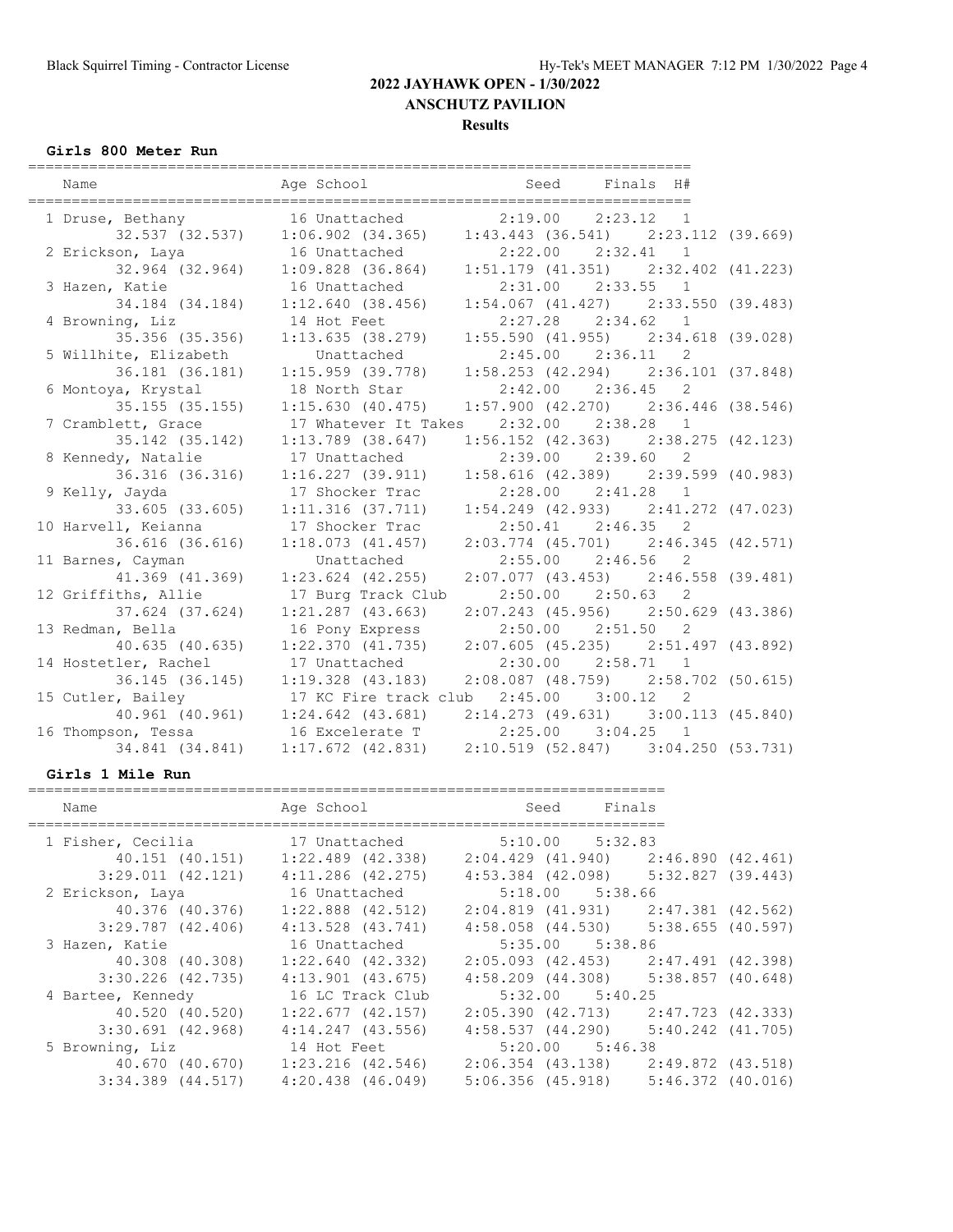## **....Girls 1 Mile Run**

| 6 Kennedy, Natalie    | 17 Unattached         | $5:49.00$ $5:54.32$                     |                     |  |
|-----------------------|-----------------------|-----------------------------------------|---------------------|--|
| 40.890 (40.890)       | 1:23.077(42.187)      | $2:06.600$ (43.523) $2:49.927$ (43.327) |                     |  |
| $3:34.480$ $(44.553)$ | $4:20.964$ $(46.484)$ | $5:08.402$ (47.438) $5:54.315$ (45.913) |                     |  |
| 7 Barnes, Cayman      | Unattached            | $6:18.00$ $6:04.99$                     |                     |  |
| 42.295 (42.295)       | $1:26.259$ $(43.964)$ | $2:11.751$ (45.492) $2:58.614$ (46.863) |                     |  |
| 3:46.487 (47.873)     | $4:34.124$ $(47.637)$ | $5:21.887$ (47.763) 6:04.983 (43.096)   |                     |  |
| 8 Griffiths, Allie    | 17 Burg Track Club    | $5:50.00$ $6:15.16$                     |                     |  |
| 40.039 (40.039)       | $1:22.804$ (42.765)   | $2:06.683$ (43.879) $2:52.385$ (45.702) |                     |  |
| $3:41.740$ (49.355)   | 4:33.345(51.605)      | $5:25.558$ (52.213) 6:15.152 (49.594)   |                     |  |
| 9 Hostetler, Rachel   | 17 Unattached         | $5:55.00$ $6:24.56$                     |                     |  |
| 41.079 (41.079)       | $1:23.481$ $(42.402)$ | $2:08.353$ (44.872) $2:57.602$ (49.249) |                     |  |
| 3:47.810(50.208)      | 4:40.043(52.233)      | $5:32.191$ (52.148) 6:24.555 (52.364)   |                     |  |
| 10 Sears, Ali         | 15 Shocker Trac       | $6:13.00$ $6:43.47$                     |                     |  |
| 42.020 (42.020)       | $1:26.522$ $(44.502)$ | 2:15.216 (48.694)                       | $3:09.428$ (54.212) |  |
| 4:03.358 (53.930)     | 4:58.843(55.485)      | $5:51.898$ (53.055) 6:43.469 (51.571)   |                     |  |
| -- Vohs, Emma         | 15 Hot Feet           | $6:00.00$ DNS                           |                     |  |

#### **Girls 3000 Meter Run**

| Name                   |                 | Age School                                                      |                        | Seed                  | Finals                                  |  |
|------------------------|-----------------|-----------------------------------------------------------------|------------------------|-----------------------|-----------------------------------------|--|
| 1 Schultz, Emma        |                 | 17 Unattached                                                   |                        | $11:41.00$ $11:53.91$ |                                         |  |
|                        | 43.831 (43.831) | 1:29.090(45.259)                                                | 2:16.389 (47.299)      |                       | 3:04.435(48.046)                        |  |
| $3:52.672$ (48.237)    |                 | 4:40.840(48.168)                                                | 5:28.772 (47.932)      |                       | $6:16.411$ $(47.639)$                   |  |
| $7:04.263$ (47.852)    |                 | 7:52.779 (48.516)                                               |                        |                       | 8:41.930 (49.151) 9:31.217 (49.287)     |  |
| $10:20.322$ (49.105)   |                 | $11:09.431$ (49.109)                                            | $11:53.901$ $(44.470)$ |                       |                                         |  |
| 2 Sampson, Savannah    |                 | 16 Unattached                                                   |                        | 13:00.00 13:02.89     |                                         |  |
|                        |                 | $44.234$ $(44.234)$ $1:29.581$ $(45.347)$ $2:17.438$ $(47.857)$ |                        |                       | $3:06.874$ (49.436)                     |  |
| 3:58.996(52.122)       |                 | 4:52.606 (53.610)                                               |                        |                       | 5:47.401 (54.795) 6:42.704 (55.303)     |  |
| 7:37.351 (54.647)      |                 | 8:32.001 (54.650)                                               |                        |                       | $9:26.477$ (54.476) 10:20.659 (54.182)  |  |
| $11:15.262$ $(54.603)$ |                 | $12:12.529$ (57.267)                                            | 13:02.882 (50.353)     |                       |                                         |  |
| 3 Sears, Ali           |                 | 15 Shocker Trac                                                 |                        |                       | 13:44.62                                |  |
|                        | 44.779 (44.779) | $1:31.294$ (46.515)                                             | 2:22.376 (51.082)      |                       | 3:16.110 (53.734)                       |  |
| 4:11.290(55.180)       |                 | 5:08.925(57.635)                                                |                        |                       | $6:07.277$ (58.352) $7:04.571$ (57.294) |  |
| 8:02.005(57.434)       |                 | $9:01.186$ (59.181)                                             |                        |                       | $9:59.828$ (58.642) 10:58.534 (58.706)  |  |
| $11:57.352$ (58.818)   |                 | 12:52.475 (55.123)                                              | 13:44.616(52.141)      |                       |                                         |  |

#### **Girls 60 Meter Hurdles**

| Name                  | Age School           | Seed  | Prelims            | H#             |
|-----------------------|----------------------|-------|--------------------|----------------|
| Preliminaries         |                      |       |                    |                |
| 1 Hicks, Kyndall      | 17 Oklahoma Che      | 9.24  | 9.370 2            |                |
| 2 Hubert, Quincy      | 18 KC Novas          | 9.40  | 9.460 1            |                |
| 3 Moretina, Mackenzie | 16 Pure Talent Elite | 9.77  | 9.72q              | $\overline{1}$ |
| 4 Edgington, Alyssa   | 15 Unattached        | 9.65  | 9.84 <sub>q</sub>  | $\overline{1}$ |
| 5 Pippins, Jada       | 18 KC Novas          | 9.77  | 9.90q              | -2             |
| 6 Webster, Addison    | Unattached           | 9.90  | 9.99 <sub>q</sub>  | $\overline{1}$ |
| 7 Syring, Rylan       | 15 Shocker Trac      | 10.41 | 10.07 <sub>q</sub> | -2             |
| 8 Shelby, Adryana     | 15 Shocker Trac      | 9.76  | 10.22q             | -2             |
| 9 Dutoit, Allyson     | 16 West Omaha T      | 10.20 | 10.44              | 2              |
| 10 Gutierrez, Liv     | 14 Unattached        | 10.15 | 10.45              | 2              |
| 11 Key, Kaiya         | 16 Unattached        | 10.20 | 10.53              | $\mathbf{1}$   |
| 12 Huffmaster, Alyssa | 16 KC Novas          |       | 11.19              | $\mathbf{1}$   |
| 13 Redman, Bella      | 16 Pony Express      | 11.00 | 13.84              | $\overline{2}$ |
|                       |                      |       |                    |                |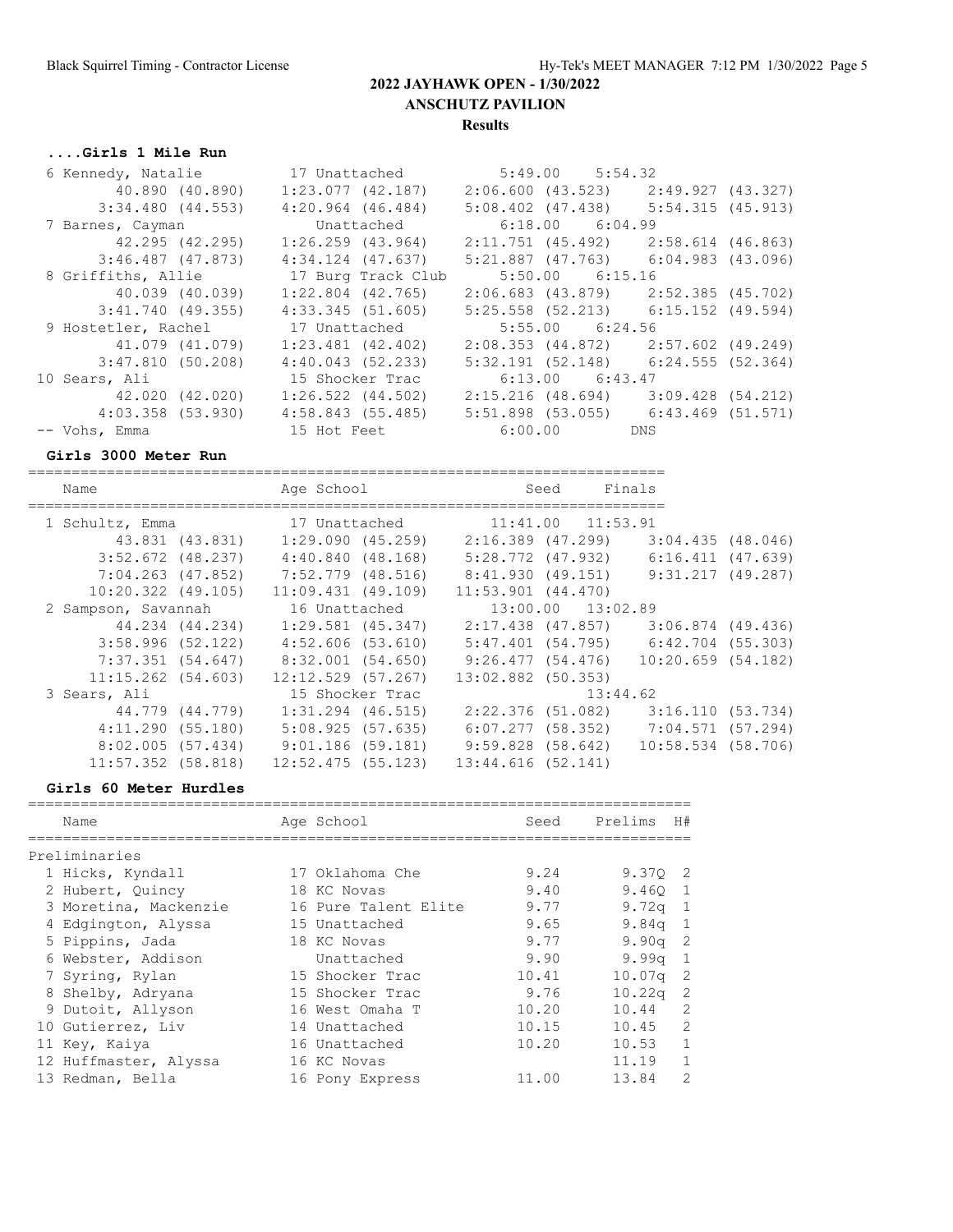## **Results**

#### **....Girls 60 Meter Hurdles**

| -- Kilmer, Maude       | 17 Hot Feet          | 10.26   | DNS.   |  |
|------------------------|----------------------|---------|--------|--|
| Girls 60 Meter Hurdles |                      |         |        |  |
| Name                   | Age School           | Prelims | Finals |  |
| Finals                 |                      |         |        |  |
| 1 Hicks, Kyndall       | 17 Oklahoma Che      | 9.37    | 9.27   |  |
| 2 Hubert, Quincy       | 18 KC Novas          | 9.46    | 9.42   |  |
| 3 Pippins, Jada        | 18 KC Novas          | 9.90    | 9.54   |  |
| 4 Moretina, Mackenzie  | 16 Pure Talent Elite | 9.72    | 9.58   |  |
| 5 Webster, Addison     | Unattached           | 9.99    | 10.03  |  |
| 6 Syring, Rylan        | 15 Shocker Trac      | 10.07   | 10.12  |  |
| 7 Edgington, Alyssa    | 15 Unattached        | 9.84    | 10.15  |  |
| 8 Shelby, Adryana      | 15 Shocker Trac      | 10.22   | 10.58  |  |

#### **Girls High Jump**

| Name                                                            | Age School     | Seed  | Finals |             |
|-----------------------------------------------------------------|----------------|-------|--------|-------------|
| 1 Platt, Paige<br>1.40 1.45 1.50 1.55<br>XO<br>$\circ$<br>O XXX | 16 Flight Club | 1.65m | 1.50m  | $4 - 11.00$ |
| 2 Lewis, Brynn<br>1.40 1.45 1.50<br>$\circ$<br>XO XXX           | 14 Hot Feet    | 1.42m | 1.45m  | $4 - 09.00$ |
| 3 Ray, Lindsey<br>1.40 1.45 1.50<br>O XXO XXX                   | 16 KC Novas    | 1.47m | J1.45m | $4 - 09.00$ |
| 3 Avey, Megan<br>1.40 1.45 1.50<br>O XXO XXX                    | 16 KC Novas    | 1.42m | J1.45m | $4 - 09.00$ |
| -- Starkey, Tyra<br>1.40<br>XXX                                 | 15 Unattached  | 1.52m | ΝH     |             |
| -- Margheim, Gabriella<br>1.40<br>XXX                           | 17 Unattached  | 1.52m | NΗ     |             |

#### **Girls Pole Vault**

| Name                                                                                                                                   | Age School                                                                | Seed                           | Finals                                      |
|----------------------------------------------------------------------------------------------------------------------------------------|---------------------------------------------------------------------------|--------------------------------|---------------------------------------------|
| 1 Meinershagen, Mason 17 Unattached 3.50m 3.91m 12-10.00<br>1,90 2,10 2,25 2,40 2,55 2,70 2,85 3,00 3,15 3,30 3,45 3,60 3,81 3,91 4,02 |                                                                           |                                |                                             |
| PPP<br>PPP<br>PPP<br>PPP<br>2 Robinson, Holly<br>1,90 2,10 2,25 2,40 2,55 2,70 2,85 3,00 3,15 3,30 3,45 3,60                           | PPP<br>PPP<br>PPP<br>PPP<br>PPP<br>Boston Mount                           | PPP<br>$\circ$<br>PPP<br>3.68m | $\circ$<br>XXO<br>XXX<br>$3.45m$ $11-03.75$ |
| PPP<br>PPP<br>PPP<br>PPP<br>3 Evans, Isabella 18 Xtreme Athlectics                                                                     | PPP<br>PPP<br>PPP<br>PPP<br>$\circ$                                       | $\bigcirc$<br>XXO XXX<br>3.50m | $3.30m$ $10-10.00$                          |
| 1,90 2,10 2,25 2,40 2,55 2,70 2,85 3,00 3,15 3,30 3,45<br>PPP<br>PPP<br>PPP<br>PPP.<br>4 Lindstrom, Kaiti 18 Unattached                | $\begin{array}{ccc} & & \circ & & \circ \end{array}$<br>PPP<br>PPP<br>PPP | XXX X<br>$\bigcap$<br>3.40m    | $J3.30m$ $10-10.00$                         |
| 1,90 2,10 2,25 2,40 2,55 2,70 2,85 3,00 3,15 3,30 3,45<br>PPP<br>PPP<br>PPP<br><b>PPP</b>                                              | PPP<br>PPP<br>PPP<br><b>XXO</b><br>∩                                      | XXX                            |                                             |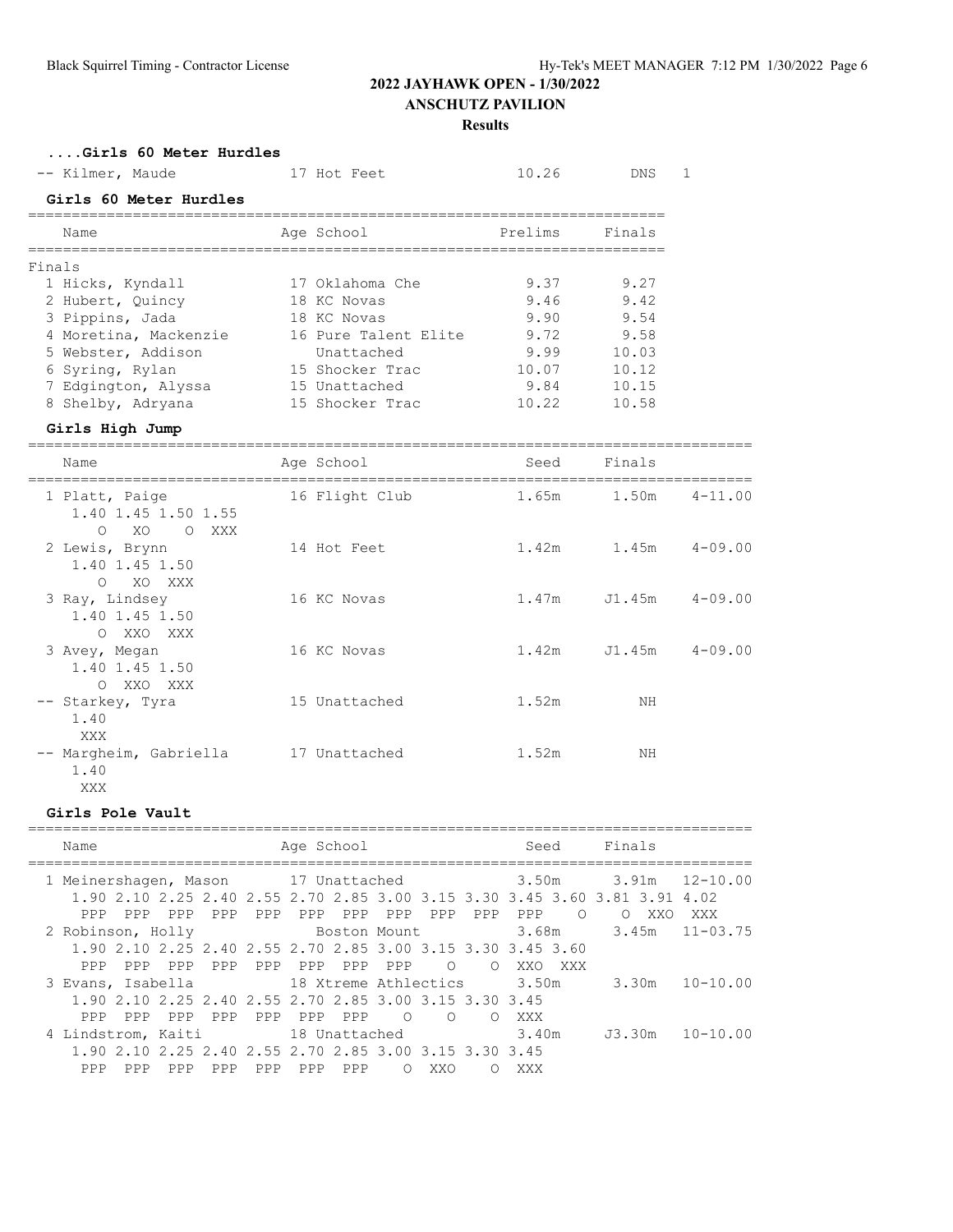## **....Girls Pole Vault**

|                                                  |     | 5 Baker, Reece 18 Unattached                                   |       | $3.37m$ $3.15m$ $10-04.00$ |                    |
|--------------------------------------------------|-----|----------------------------------------------------------------|-------|----------------------------|--------------------|
|                                                  |     | 1.90 2.10 2.25 2.40 2.55 2.70 2.85 3.00 3.15 3.30              |       |                            |                    |
| PPP                                              |     | PPP PPP PPP PPP PPP PPP PPP<br>XO XXX                          |       |                            |                    |
| 6 Payne, Makenna 15 Extreme Athletes             |     |                                                                |       | 3.12m 3.00m 9-10.00        |                    |
| 1.90 2.10 2.25 2.40 2.55 2.70 2.85 3.00 3.15     |     |                                                                |       |                            |                    |
| PPP PPP PPP PPP PPP PPP XXO                      |     | O XXX                                                          |       |                            |                    |
|                                                  |     | 7 Carver, Alyssa 15 Xtreme Athlectics                          |       | 2.75m J3.00m 9-10.00       |                    |
| 1.90 2.10 2.25 2.40 2.55 2.70 2.85 3.00 3.15     |     |                                                                |       |                            |                    |
| PPP PPP PPP PPP PPP 0 XXO                        |     | XO XXX                                                         |       |                            |                    |
| 7 Fleetwood, Ava                                 |     | 15 Xtreme Athlectics                                           |       | 3.14m J3.00m 9-10.00       |                    |
|                                                  |     |                                                                |       |                            |                    |
| 1.90 2.10 2.25 2.40 2.55 2.70 2.85 3.00 3.15     |     |                                                                |       |                            |                    |
| PPP PPP PPP PPP PPP XXO O                        |     | XO XXX                                                         |       |                            |                    |
|                                                  |     | 9 Neighbour, Tori 17 Xtreme Athlectics 3.05m 2.85m 9-04.25     |       |                            |                    |
| 1.90 2.10 2.25 2.40 2.55 2.70 2.85 3.00          |     |                                                                |       |                            |                    |
| PPP PPP PPP PPP 0 0 0 XXX                        |     |                                                                |       |                            |                    |
| 9 Chapman, Alyssa 17 Unattached                  |     |                                                                |       | 2.89m 2.85m 9-04.25        |                    |
| 1.90 2.10 2.25 2.40 2.55 2.70 2.85 3.00          |     |                                                                |       |                            |                    |
| PPP PPP PPP PPP PPP 0 0 XXX                      |     |                                                                |       |                            |                    |
| 11 Stokely, Kinslee 18 Unattached                |     |                                                                |       | 2.97m J2.85m 9-04.25       |                    |
| 1.90 2.10 2.25 2.40 2.55 2.70 2.85 3.00          |     |                                                                |       |                            |                    |
| PPP PPP PPP PPP 0 XO                             |     | O XXX                                                          |       |                            |                    |
| 11 Starkey, Tyra 15 Unattached                   |     |                                                                | 3.05m |                            | $J2.85m$ $9-04.25$ |
| 1.90 2.10 2.25 2.40 2.55 2.70 2.85 3.00          |     |                                                                |       |                            |                    |
| PPP PPP PPP PPP PPP XO O XXX                     |     |                                                                |       |                            |                    |
|                                                  |     |                                                                |       |                            |                    |
| 1.90 2.10 2.25 2.40 2.55 2.70 2.85               |     |                                                                |       |                            |                    |
| PPP PPP PPP PPP PPP O XXX                        |     |                                                                |       |                            |                    |
|                                                  |     | 14 Leming, Sarah 17 Unattached                                 |       | 2.60m J2.70m 8-10.25       |                    |
| 1.90 2.10 2.25 2.40 2.55 2.70 2.85               |     |                                                                |       |                            |                    |
| PPP 0 0 0 XO XO XXX                              |     |                                                                |       |                            |                    |
|                                                  |     | 15 Carpenter, Lauren 17 Xtreme Athlectics 9.00m J2.70m 8-10.25 |       |                            |                    |
| 1.90 2.10 2.25 2.40 2.55 2.70 2.85               |     |                                                                |       |                            |                    |
| O O XO XXO XXO XXX<br>$\circ$                    |     |                                                                |       |                            |                    |
| 16 Dutoit, Allyson                               |     | 16 West Omaha T 3.20m 2.55m 8-04.25                            |       |                            |                    |
| 1.90 2.10 2.25 2.40 2.55 2.70                    |     |                                                                |       |                            |                    |
| PPP PPP PPP 0 0 XXX                              |     |                                                                |       |                            |                    |
| 17 Snyder, Ella                                  |     | 14 Xtreme Athlectics 2.00m 2.40m                               |       |                            | $7 - 10.50$        |
| 1.90 2.10 2.25 2.40 2.55                         |     |                                                                |       |                            |                    |
| O O XO XXX<br>PPP                                |     |                                                                |       |                            |                    |
|                                                  |     | 17 Prestia, Megan 15 Unattached                                | 2.28m |                            | $2.40m$ $7-10.50$  |
| 1.90 2.10 2.25 2.40 2.55                         |     |                                                                |       |                            |                    |
| PPP PPP PPP<br>XO                                | XXX |                                                                |       |                            |                    |
| 19 Salsbury, Margarette                          |     | 15 Shocker Trac                                                | 2.75m | 2.25m                      | $7 - 04.50$        |
| 1.90 2.10 2.25 2.40                              |     |                                                                |       |                            |                    |
| $\circ$<br>XO<br>O XXX                           |     |                                                                |       |                            |                    |
|                                                  |     |                                                                | 2.50m |                            |                    |
| 20 Trim, Ellie                                   |     | 18 Unattached                                                  |       | J2.25m                     | $7 - 04.50$        |
| 1.90 2.10 2.25 2.40                              |     |                                                                |       |                            |                    |
| $\circ$<br>$\overline{\phantom{0}}$<br>XO<br>XXX |     |                                                                |       |                            |                    |
| 21 Gajewski, Ana                                 |     | 16 Unattached                                                  | 2.40m | J2.25m                     | $7 - 04.50$        |
| 1.90 2.10 2.25 2.40                              |     |                                                                |       |                            |                    |
| PPP<br>XO<br>XO XXX                              |     |                                                                |       |                            |                    |
| 22 Ampleman, Madeline                            |     | 16 Xtreme Athlectics                                           | 1.97m | 1.90m                      | $6 - 02.75$        |
| 1.90 2.10                                        |     |                                                                |       |                            |                    |
| O XXX                                            |     |                                                                |       |                            |                    |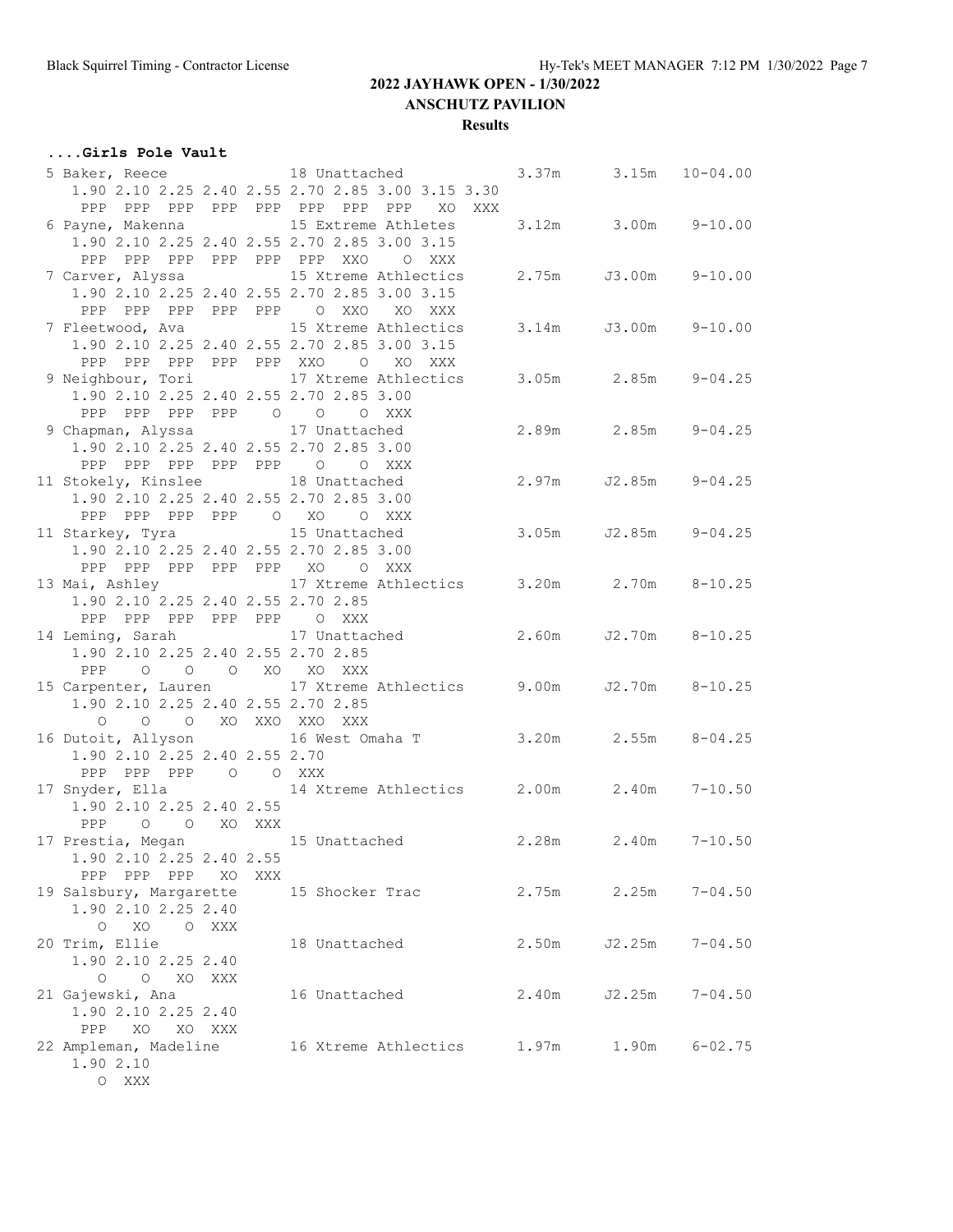#### **Results**

| Girls Pole Vault                                   |                      |       |            |
|----------------------------------------------------|----------------------|-------|------------|
| -- Avery, Amber<br>1.90 2.10 2.25 2.40 2.55        | 18 Extreme Athletes  | 2.89m | NΗ         |
| PPP<br>PPP PPP<br>PPP<br>XXX                       |                      |       |            |
| -- Homoly, Rachel<br>1.90<br><b>DNS</b>            | 16 Unattached        | 4.27m | <b>DNS</b> |
| -- Stannard, Sky<br>1.90                           | 18 Xtreme Athlectics | 3.14m | <b>DNS</b> |
| <b>DNS</b><br>-- Ifft, Lillianna<br>1.90           | Bloomington          | 3.88m | <b>DNS</b> |
| <b>DNS</b><br>-- Dickinson, Kashlee<br>1.90<br>DNS | 17 Unattached        | 4.00m | DNS        |

#### **Girls Long Jump**

| 1 Essick, Cali 18 417running 5.50m 5.46m 17-11.00 2<br>5.35m 5.46m 5.39m 5.43m 5.38m FOUL |                 |       |             |                |              |
|-------------------------------------------------------------------------------------------|-----------------|-------|-------------|----------------|--------------|
| 2 Mayo, Taylor 16 Unattached<br>5.15m 5.32m 5.15m 5.16m 5.26m FOUL                        |                 | 5.61m | 5.32m       | $17 - 05.50$ 2 |              |
| 3 Klein, Emma<br>5.18m 4.86m 4.94m 4.89m 4.91m 5.01m                                      |                 | 5.35m | 5.18m       | $17 - 00.00 2$ |              |
| 4 Wink, Katelyn 15 Hot Feet<br>5.08m  4.83m  5.17m  4.99m  5.05m  5.03m                   |                 | 5.41m | 5.17m       | $16 - 11.50$ 2 |              |
| 5 Schwada, Brenna 17 Egt<br>4.97m  4.68m  4.67m  4.86m  4.86m  4.63m                      |                 | 5.34m | 4.97m       | $16 - 03.75$ 2 |              |
| 6 Redman, Bella 16 Pony Express<br>FOUL 4.89m FOUL 4.55m FOUL 4.53m                       |                 | 4.70m | 4.89m       | $16 - 00.50$ 1 |              |
| 7 Key, Kaiya $16$ Unattached<br>4.77m  4.67m  4.82m  4.39m  PASS  PASS                    |                 | 5.18m | 4.82m       | $15 - 09.75$ 2 |              |
| 8 Salsbury, Margarette 15 Shocker Trac<br>4.73m  4.48m  4.51m  4.46m  4.75m  4.64m        |                 |       | 5.23m 4.75m | $15 - 07.00$ 2 |              |
| 9 Schwartz, Sarah 17 Unattached<br>4.75m  4.57m  4.58m  4.56m  4.35m  4.40m               |                 | 5.48m | J4.75m      | $15 - 07.00$ 2 |              |
| 10 Syring, Rylan 15 Shocker Trac<br>4.14m  4.48m  3.97m                                   |                 |       | 4.50m 4.48m | $14 - 08.50$ 1 |              |
| 11 Kelly, Jayda 17 Shocker Trac<br>4.45m 4.39m 4.24m                                      |                 |       | 5.11m 4.45m | $14 - 07.25$ 2 |              |
| 12 Reichert, Addie<br>FOUL FOUL 4.45m                                                     | Unattached      | 5.00m | J4.45m      | $14 - 07.25$ 1 |              |
| 13 Bumgarner, Iris<br>4.24m  4.43m  4.40m                                                 | 16 Unattached   |       | 4.59m 4.43m | $14 - 06.50$ 1 |              |
| 14 Wilson, Lily<br>3.93m  4.29m  FOUL                                                     | 16 Pony Express | 4.72m | 4.29m       | $14 - 01.00$ 1 |              |
| 15 Margheim, Gabriella<br>FOUL FOUL 4.22m                                                 | 17 Unattached   | 4.69m | 4.22m       | $13 - 10.25$ 1 |              |
| 16 Merrill, Harper<br>FOUL FOUL 3.97m                                                     | 15 Unattached   | 5.02m | 3.97m       | $13 - 00.25$ 1 |              |
| 17 Platt, Josephine<br>3.84m 3.86m 3.95m                                                  | 15 Flight Club  | 4.26m | 3.95m       | $12 - 11.50$ 1 |              |
| -- Riffel, Alex                                                                           | 16 Unattached   | 4.01m | DNS         |                | $\mathbf{1}$ |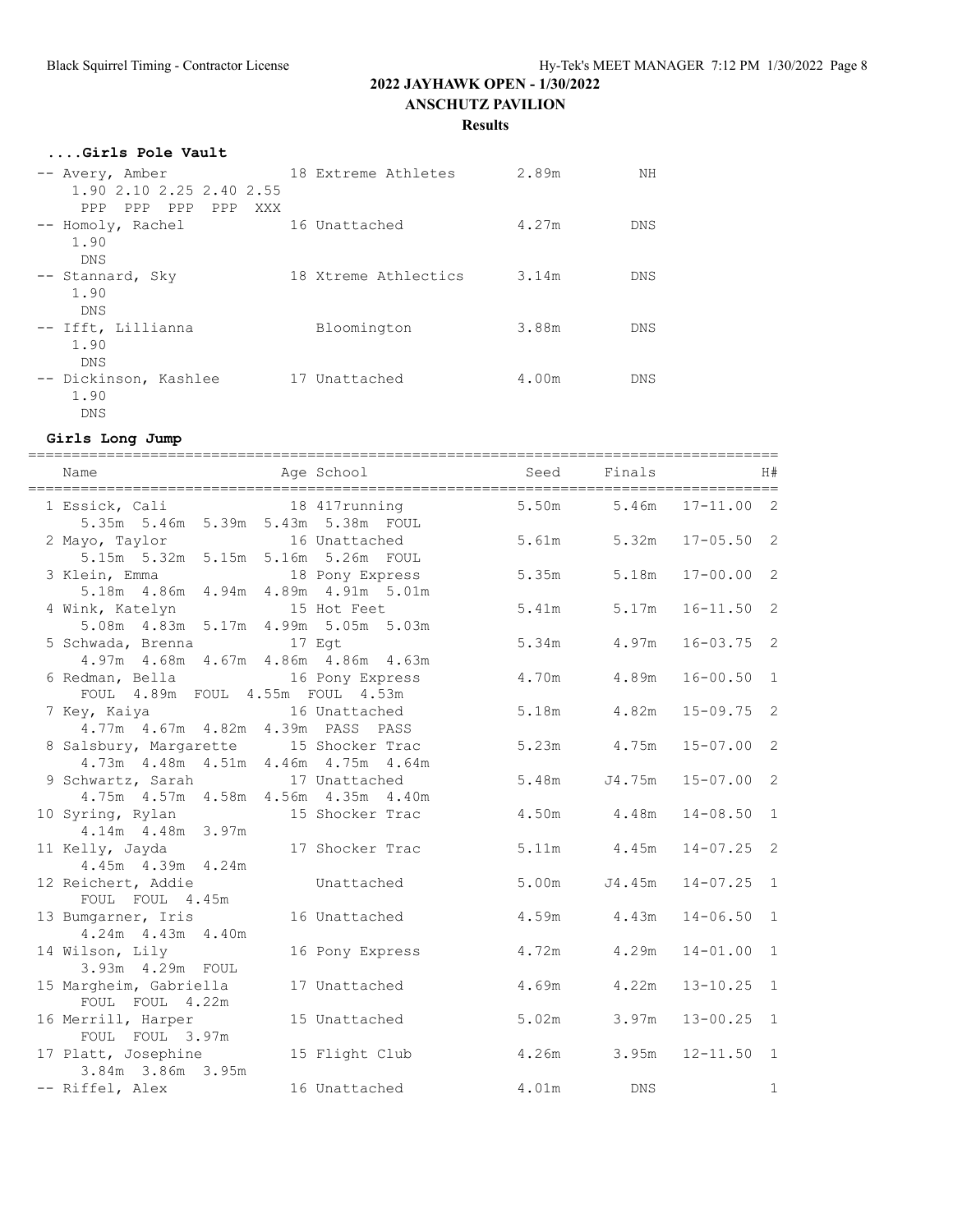**Girls Triple Jump**

| Age School<br>Name                                                                     | Seed   | Finals |                    |
|----------------------------------------------------------------------------------------|--------|--------|--------------------|
| 1 Klein, Emma<br>18 Pony Express<br>11.02m PASS FOUL<br>PASS FOUL<br>FOUL              | 11.45m | 11.02m | $36 - 02.00$       |
| 16 Flight Club<br>2 Platt, Paige<br>9.99m FOUL FOUL<br>9.64m FOUL 10.15m               | 10.66m | 10.15m | $33 - 03.75$       |
| 3 Merrill, Harper<br>15 Unattached<br>9.34m 9.56m 9.38m 9.60m FOUL 9.55m               | 9.29m  |        | $9.60m$ $31-06.00$ |
| 4 Kelly, Jayda<br>17 Shocker Trac<br>9.07m 9.28m FOUL 9.08m FOUL 9.16m                 | 10.67m | 9.28m  | $30 - 05.50$       |
| 15 Flight Club<br>-- Platt, Josephine<br>FOUL<br>FOUL<br>FOUL<br>FOUL<br>FOUL<br>FOUL. | 9.14m  | FOUL   |                    |

**Girls Shot Put**

| Name                                                                |      | Age School             | Seed   | Finals     |                    |
|---------------------------------------------------------------------|------|------------------------|--------|------------|--------------------|
| 1 Douglas, Ivie<br>9.66m 9.59m 9.90m 9.53m 9.71m 9.68m              |      | 18 Unattached          | 9.42m  | 9.90m      | $32 - 05.75$       |
| 2 Franklin, Hailey<br>8.48m 7.91m 8.43m 8.39m 8.67m FOUL            |      | 17 KC Fire             | 8.71m  |            | $8.67m$ $28-05.50$ |
| 3 Cutler, Brooke<br>$6.35m$ $4.89m$ $6.94m$ $7.22m$ $7.10m$ $7.42m$ |      | 17 KC Fire track club  | 23.00m |            | $7.42m$ $24-04.25$ |
| 4 Gerling, Brooke<br>FOUL<br>FOUL<br>FOUL.                          | FOUL | 15 Unattached<br>6.51m | 9.14m  | 6.51m      | $21 - 04.25$       |
| FOUL<br>-- Norwood, Amiyah                                          |      | 17 Oklahoma Che        | 12.45m | <b>DNS</b> |                    |

#### **Boys 60 Meter Dash**

|                                          |            | Prelims H#                                                                                                                                                                   |  |  |  |  |  |
|------------------------------------------|------------|------------------------------------------------------------------------------------------------------------------------------------------------------------------------------|--|--|--|--|--|
|                                          |            |                                                                                                                                                                              |  |  |  |  |  |
| Preliminaries                            |            |                                                                                                                                                                              |  |  |  |  |  |
| 17 Excelerate T                          | 7.00       | 7.010 2                                                                                                                                                                      |  |  |  |  |  |
| 18 KC Fire                               | 7.20       | 7.080 5                                                                                                                                                                      |  |  |  |  |  |
| 3 January, Ja'Laveyn 18 Unattached       |            | 7.160 6                                                                                                                                                                      |  |  |  |  |  |
| 17 Unattached                            |            | 7.180 7                                                                                                                                                                      |  |  |  |  |  |
| 5 Epting, Jayden 16 Hot Feet             |            | 7.200 4                                                                                                                                                                      |  |  |  |  |  |
| 18 KC Novas                              |            | 7.250 1 7.242                                                                                                                                                                |  |  |  |  |  |
| 7 Vazquez, Eunicio Nikko 18 Shocker Trac |            | 7.420 3 7.413                                                                                                                                                                |  |  |  |  |  |
| Unattached                               |            | 7.25q 7 7.244                                                                                                                                                                |  |  |  |  |  |
| 17 Unattached                            |            | 7.26<br>4                                                                                                                                                                    |  |  |  |  |  |
| 18 Unattached                            |            | 7.27 2 7.267                                                                                                                                                                 |  |  |  |  |  |
| 11 Martin, keshawn<br>17 Unattached      |            | 7.27 77.268                                                                                                                                                                  |  |  |  |  |  |
| 12 Johnson, Hunter 17 Unattached         |            | 7.28<br>4                                                                                                                                                                    |  |  |  |  |  |
| 13 Madden, Tristan<br>18 KC Novas        |            | 7.31 1                                                                                                                                                                       |  |  |  |  |  |
| 18 Unattached                            |            | 7.32<br>5 7.311                                                                                                                                                              |  |  |  |  |  |
| 15 Hubbard, Derrick 16 Shocker Trac      |            | 7.32 5 7.313                                                                                                                                                                 |  |  |  |  |  |
| 17 Unattached                            |            | 7.32<br>5 7.316                                                                                                                                                              |  |  |  |  |  |
| 17 Crawford, Christian 18 Shocker Trac   |            | 7.35<br>2                                                                                                                                                                    |  |  |  |  |  |
| 18 KC Novas                              |            | 7.36 1 7.353                                                                                                                                                                 |  |  |  |  |  |
| 17 Unattached                            |            | 7.36<br>1 7.357                                                                                                                                                              |  |  |  |  |  |
| 20 Canseco, Michael<br>17 KC Novas       |            | 7.38<br>6                                                                                                                                                                    |  |  |  |  |  |
| 21 Harris, Daniel<br>18 Unattached       |            | 7.42<br>7 7.417                                                                                                                                                              |  |  |  |  |  |
| 18 Unattached                            |            | 7.44 4                                                                                                                                                                       |  |  |  |  |  |
| 15 KC Novas                              |            | 7.46<br>2 7.454                                                                                                                                                              |  |  |  |  |  |
|                                          | Age School | Seed<br>7.14<br>7.05<br>7.00<br>7.27<br>7.24<br>7.24<br>7.30<br>7.13<br>7.24<br>7.16<br>7.21<br>7.40<br>6.94<br>7.19<br>7.12<br>7.21<br>7.22<br>7.38<br>7.42<br>7.42<br>7.35 |  |  |  |  |  |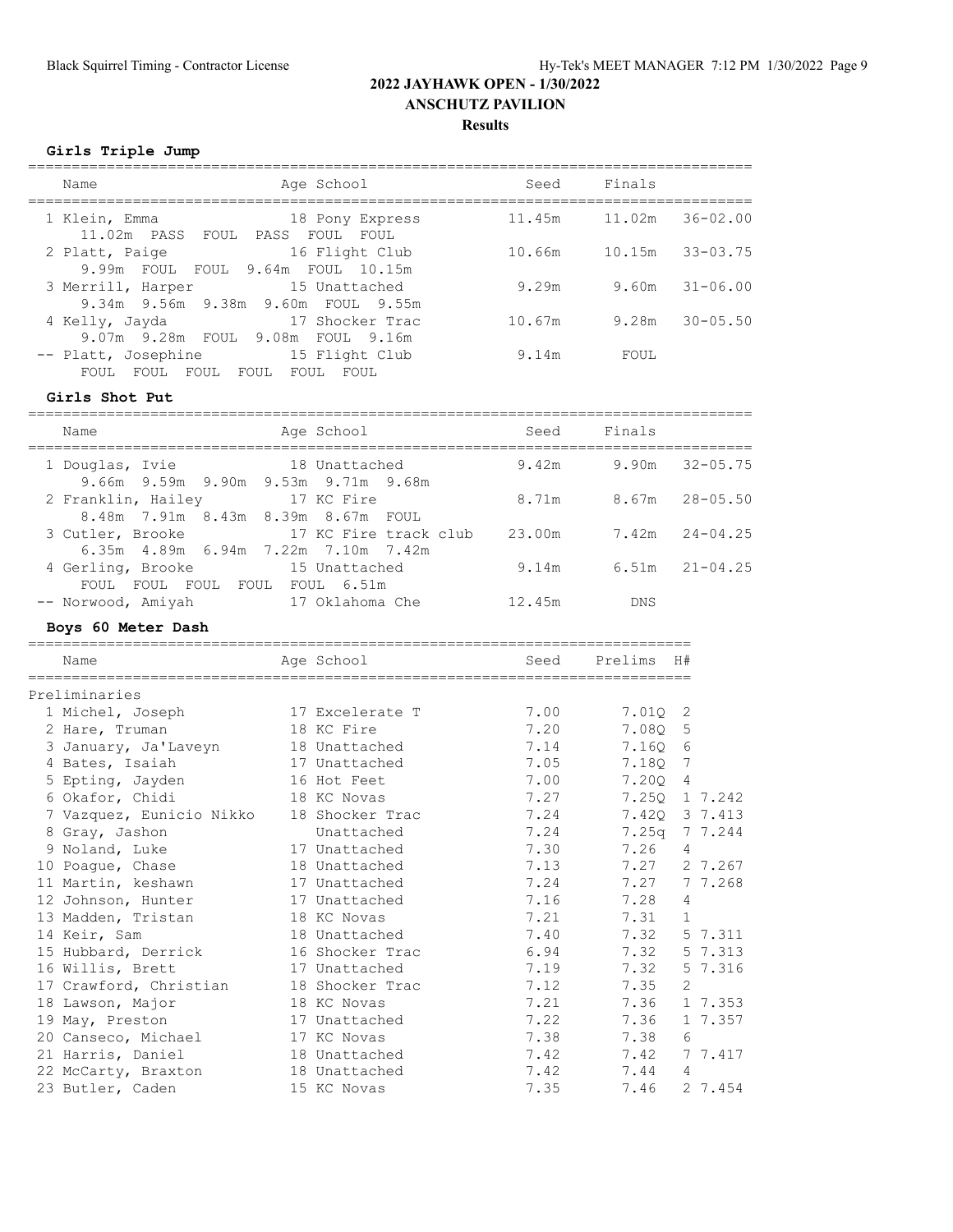## **....Boys 60 Meter Dash**

| 24 Nguyen, Jason     | 17 Shocker Trac      | 7.30 | 7.46       | 67.456       |
|----------------------|----------------------|------|------------|--------------|
| 25 Kimrey, Cooper    | 18 Unattached        | 6.76 | 7.47       | 2            |
| 26 Belaustequi, Avi  | 16 Unattached        | 7.51 | 7.52       | 4            |
| 27 Terry, Walker     | 17 Unattached        | 7.56 | 7.53       | 3            |
| 28 Evans, Elijah     | 18 Unattached        | 7.00 | 7.54       | 5 7.532      |
| 29 Fuqua, Cavan      | 17 Shocker Trac      | 7.50 | 7.54       | 5 7.535      |
| 30 Cobb, Teagan      | 17 Shocker Trac      | 7.35 | 7.57       | $\mathbf{1}$ |
| 31 Banks, A.J.       | 15 Wichita Athletics |      | 7.58       | 6            |
| 32 Klein, Trevor     | 15 Pony Express      | 7.60 | 7.59       | 6            |
| 33 Sudduth, Jayden   | 17 Unattached        | 7.40 | 7.60       | 5            |
| 34 Enyinnaya, Ebuka  | 17 Unattached        | 7.50 | 7.61       | 3 7.601      |
| 34 Kitterman, Landon | 15 Shocker Trac      |      | 7.61       | 2 7.601      |
| 36 Ptacek, Ethan     | 17 Hot Feet          |      | 7.61       | 1 7.605      |
| 37 Hipp, Cooper      | 17 Hot Feet          | 7.66 | 7.68       | 7 7.671      |
| 38 Goss, Ryley       | 18 KC Novas          | 7.70 | 7.68       | 3 7.674      |
| 39 Burgess, Logan    | 18 Unattached        | 7.73 | 7.73       | $\mathbf{1}$ |
| 40 Carter, Ashton    | 16 Pure Talent Elite | 7.30 | 7.77       | 1            |
| 41 Christie, Maxwell | 16 Shocker Trac      | 7.55 | 7.78       | 2 7.774      |
| 42 Geddis, Camari    | 16 Shocker Trac      | 7.35 | 7.78       | 3 7.778      |
| 43 trujillo, angel   | 17 KC Fire           | 6.70 | 7.81       | 4            |
| 44 Loccident, Derek  | 23 Unattached        | 7.00 | 7.82       | 2            |
| 45 Nicolas, Jorel    | 17 Whatever It Takes | 7.99 | 7.88       | $\sqrt{6}$   |
| 46 Minson, Miles     | 16 Shocker Trac      | 7.66 | 8.09       | 3            |
| 47 Thomson, Benjamin | 17 Pony Express      | 8.00 | 8.13       | 3            |
| 48 Saunders, Will    | Unattached           | 7.80 | 8.15       | 6            |
| -- Hoard, Noah       | Scandia-Pike Valley  | 7.50 | DNS        | 3            |
| -- Hayles, De'Varie  | 14 Whatever It Takes | 7.34 | DNS        | 4            |
| -- Schine, Arvesta   | Krew Track Club      | 7.10 | DNS        | 7            |
| -- Jackson, Martel   | 15 Wichita Athletics |      | DNS        | 7            |
| -- Reeves, Keaton    | Scandia-Pike Valley  | 7.50 | <b>DNS</b> | 4            |

#### **Boys 60 Meter Dash**

|        | Name                     | Age School      | Prelims | Finals |
|--------|--------------------------|-----------------|---------|--------|
| Finals |                          |                 |         |        |
|        | 1 Michel, Joseph         | 17 Excelerate T | 7.01    | 7.03   |
|        | 2 Hare, Truman           | 18 KC Fire      | 7.08    | 7.04   |
|        | 3 Bates, Isaiah          | 17 Unattached   | 7.18    | 7.11   |
|        | 4 Epting, Jayden         | 16 Hot Feet     | 7.20    | 7.13   |
|        | 5 Okafor, Chidi          | 18 KC Novas     | 7.25    | 7.14   |
|        | 6 January, Ja'Laveyn     | 18 Unattached   | 7.16    | 7.15   |
|        | 7 Gray, Jashon           | Unattached      | 7.25    | 7.25   |
|        | 8 Vazquez, Eunicio Nikko | 18 Shocker Trac | 7.42    | 7.39   |

## **Boys 200 Meter Dash**

| Name              | Age School      | Seed  | Finals | H# |          |
|-------------------|-----------------|-------|--------|----|----------|
| 1 Hare, Truman    | 18 KC Fire      | 22.00 | 22.38  |    |          |
| 2 Arellano, Logan | 18 Unattached   | 22.90 | 23.12  |    |          |
| 3 Dobbins, Mason  | 17 W35t8c       | 24.54 | 23.31  |    | 6 23 303 |
| 4 Michel, Joseph  | 17 Excelerate T | 22.22 | 23.31  |    | 1 23,308 |
| 5 Martin, keshawn | 17 Unattached   | 23.32 | 23.64  | 3  |          |
| 6 Bates, Isaiah   | 17 Unattached   | 23.00 | 23 76  | 2  |          |
|                   |                 |       |        |    |          |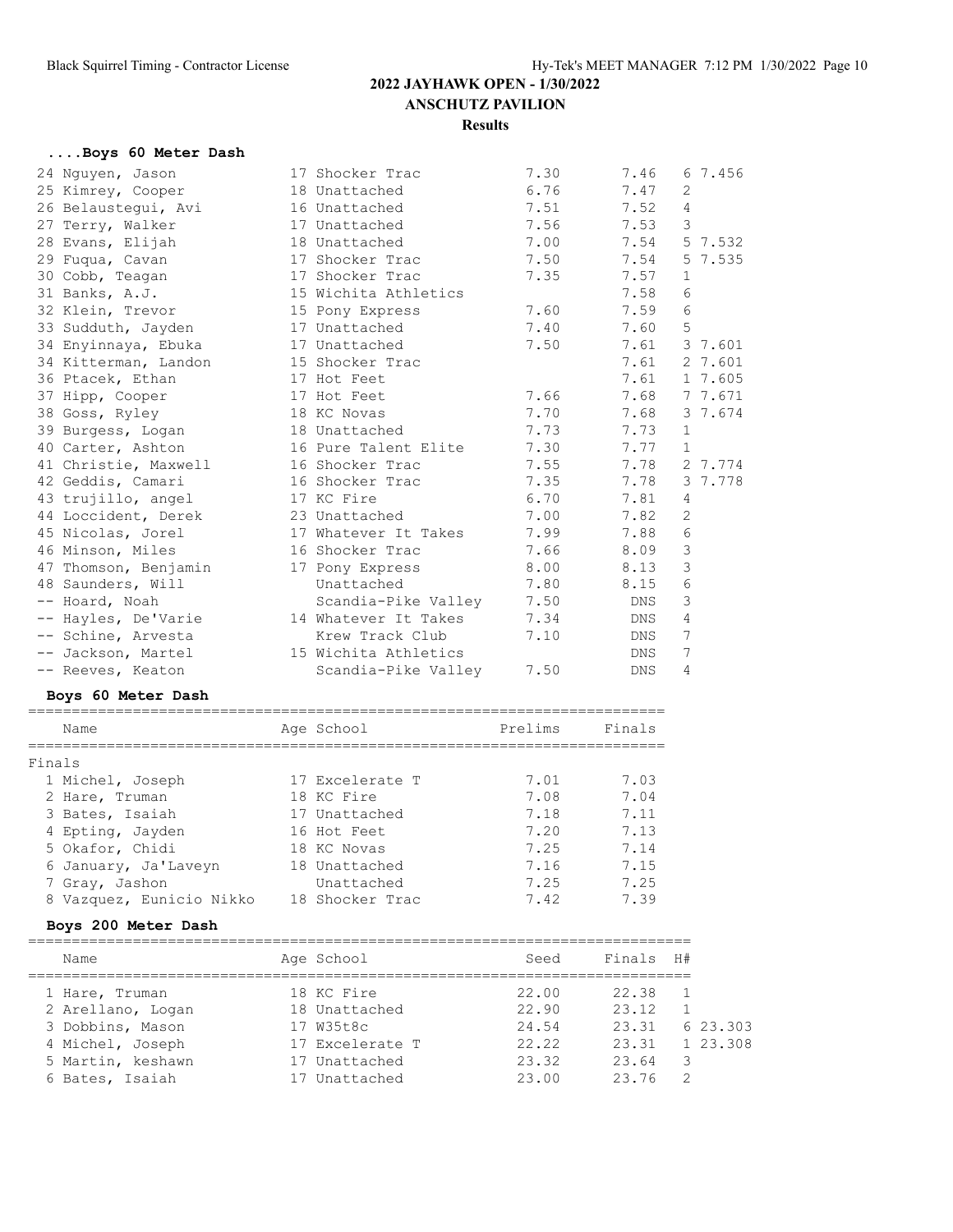## **....Boys 200 Meter Dash**

| 7 Gray, Jashon           | Unattached           | 23.52 | 23.80 | 3              |
|--------------------------|----------------------|-------|-------|----------------|
| 8 Vazquez, Eunicio Nikko | 18 Shocker Trac      | 22.99 | 24.11 | $\mathbf{1}$   |
| 9 Rhoades, Andrew        | 16 Pony Express      | 23.83 | 24.16 | $\mathfrak{Z}$ |
| 10 Crawford, Christian   | 18 Shocker Trac      | 23.00 | 24.32 | $\mathbf{2}$   |
| 11 Allen, Noah           | 15 KC Novas          | 24.60 | 24.51 | 6              |
| 12 Kimrey, Cooper        | 18 Unattached        | 25.50 | 24.60 | 8              |
| 13 Canseco, Michael      | 17 KC Novas          |       | 24.63 | $\,8\,$        |
| 14 Butler, Caden         | 15 KC Novas          | 24.20 | 24.66 | $\mathsf S$    |
| 15 Fuqua, Cavan          | 17 Shocker Trac      | 23.86 | 24.67 | 4              |
| 16 McCarty, Braxton      | 18 Unattached        | 24.42 | 24.85 | $\mathsf S$    |
| 17 Ptacek, Ethan         | 17 Hot Feet          | 23.33 | 24.86 | $\mathfrak{Z}$ |
| 18 Belaustegui, Avi      | 16 Unattached        | 24.66 | 24.87 | $\epsilon$     |
| 19 Enyinnaya, Ebuka      | 17 Unattached        | 25.24 | 24.99 | 7              |
| 20 Carter, Ashton        | 16 Pure Talent Elite | 23.00 | 25.01 | 2              |
| 21 Banks, A.J.           | 15 Wichita Athletics |       | 25.07 | $\,8\,$        |
| 22 trujillo, angel       | 17 KC Fire           | 23.20 | 25.18 | 2              |
| 23 Jasso, Roman          | 15 Unattached        | 24.00 | 25.34 | 4              |
| 24 Tarpley, Tyler        | Unattached           |       | 25.39 | 6              |
| 25 Christie, Maxwell     | 16 Shocker Trac      | 24.54 | 25.45 | $\epsilon$     |
| 26 Burgess, Logan        | 18 Unattached        | 24.50 | 25.52 | $\mathsf S$    |
| 27 Hipp, Cooper          | 17 Hot Feet          | 24.49 | 25.56 | $\mathsf S$    |
| 28 Geddis, Camari        | 16 Shocker Trac      | 23.50 | 25.64 | $\mathcal{S}$  |
| 29 Terry, Walker         | 17 Unattached        | 24.90 | 25.90 | $\sqrt{6}$     |
| 30 Thomson, Benjamin     | 17 Pony Express      | 25.90 | 26.08 | $\,8\,$        |
| 31 Hare, Lincoln         | 15 KC Fire           | 25.50 | 26.12 | 7              |
| 32 Gray, Tyler           | 18 Hot Feet          | 26.00 | 26.15 | 8              |
| 33 Bennett, Duncan       | 18 Hot Feet          | 25.00 | 26.30 | 7              |
| 34 Nicolas, Jorel        | 17 Whatever It Takes | 26.30 | 26.40 | 8              |
| 35 Minson, Miles         | 16 Shocker Trac      | 25.50 | 26.63 | 7              |
| 36 Saunders, Will        | Unattached           | 25.00 | 26.77 | 7              |
| -- May, Preston          | 17 Unattached        | 22.75 | DNS   | $\mathbf{1}$   |
| -- Willis, Brett         | 17 Unattached        | 24.13 | DNS   | 5              |
| -- Loccident, Derek      | 23 Unattached        | 23.00 | DNS   | $\mathbf{2}$   |
| -- Hayles, De'Varie      | 14 Whatever It Takes | 23.94 | DNS   | 4              |
| -- Keir, Sam             | 18 Unattached        | 23.90 | DNS   | 4              |
| -- Jackson, Martel       | 15 Wichita Athletics |       | DNS.  | 7              |
| -- Poaque, Chase         | 18 Unattached        | 24.01 | DNS   | 4              |

#### **Boys 400 Meter Dash**

| Name                                  | Age School                           | Seed  | Finals H# |                |
|---------------------------------------|--------------------------------------|-------|-----------|----------------|
| 1 Arellano, Logan<br>24.207 (24.207)  | 18 Unattached<br>51.070 (26.863)     | 49.56 | 51.07     | $\overline{1}$ |
| 2 Mejia, Michael<br>24.553 (24.553)   | 18 Eqt<br>52.477 (27.924)            | 51.53 | 52.48     | $\overline{2}$ |
| 3 Sandler, Trenton<br>25.127 (25.127) | 16 Dream Run Club<br>53.073 (27.946) | 51.80 | 53.08     | 2              |
| 4 Lockwood, Grant<br>25.345 (25.345)  | 17 Hot Feet<br>53.197 (27.852)       | 49.87 | 53.20     | 1              |
| 5 Seck, Nathan<br>24.594 (24.594)     | 18 Shocker Trac<br>53.748 (29.154)   | 52.99 | 53.75     | 2              |
| 6 Bombach, Kellen<br>25.953 (25.953)  | 18 Oklahoma Che<br>55.263 (29.310)   | 50.50 | 55.27     | $\overline{1}$ |

============================================================================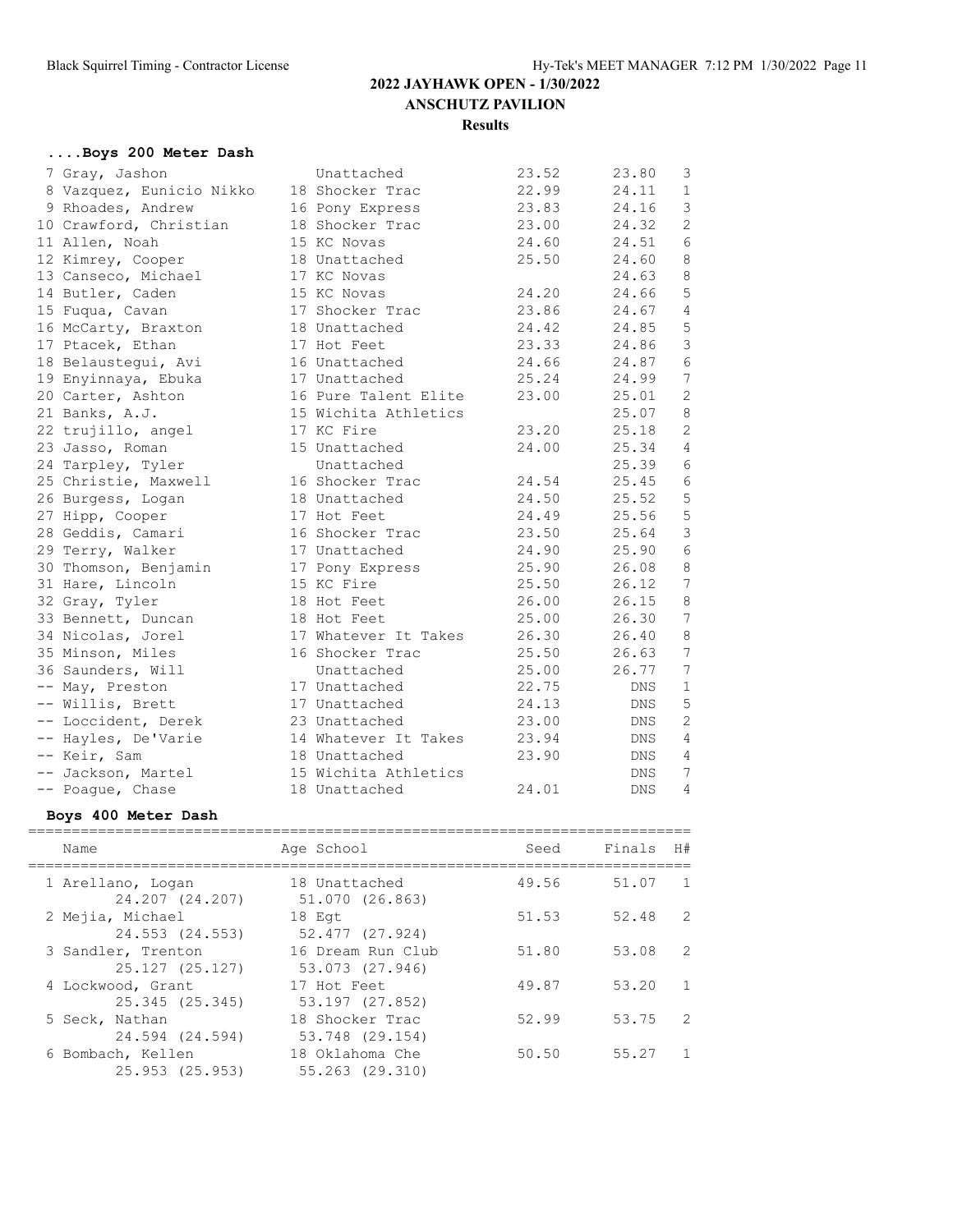| Boys 400 Meter Dash                    |                                      |         |            |                |
|----------------------------------------|--------------------------------------|---------|------------|----------------|
| 7 Jacobson, John                       | 17 Heartland Pa                      | 53.00   | 55.47      | $\overline{c}$ |
| 26.573 (26.573)                        | 55.462 (28.889)                      |         |            |                |
| 8 Abnos, Elliot                        | 18 KC Fire                           | 54.02   | 55.57      | 3              |
| 28.104 (28.104)                        | 55.568 (27.464)                      |         |            |                |
| 9 Chappell, Kyler                      | 17 KC Fire                           | 51.00   | 55.80      | $\overline{2}$ |
| 26.081 (26.081)                        | 55.797 (29.716)                      |         |            |                |
| 10 trujillo, angel                     | 17 KC Fire                           | 50.00   | 55.91      | $\mathbf{1}$   |
| 25.801 (25.801)                        | 55.903 (30.102)                      |         |            |                |
| 11 Sudduth, Jayden                     | 17 Unattached                        | 51.00   | 55.95      | $\mathbf{1}$   |
| 26.005 (26.005)                        | 55.950 (29.945)                      |         |            |                |
| 12 Lopez, Brandon                      | 18 KC Novas                          | 54.85   | 56.13      | 3              |
| 26.188 (26.188)                        | 56.124 (29.936)                      |         |            |                |
| 13 Richardson, Kaden                   | 15 Unattached                        | 54.50   | 56.34      | 3              |
| 27.829 (27.829)                        | 56.332 (28.503)                      |         |            |                |
| 14 Okafor, Chidi                       | 18 KC Novas                          | 55.30   | 57.29      | 4              |
| 27.147 (27.147)                        | 57.282 (30.135)                      |         |            |                |
| 15 Hare, Lincoln                       | 15 KC Fire                           | 57.50   | 58.15      | 5              |
| 27.635 (27.635)                        | 58.141 (30.506)                      |         |            |                |
| 16 Kitterman, Landon                   | 15 Shocker Trac                      |         | 58.16      | 4              |
| 28.421 (28.421)                        | 58.154 (29.733)                      |         |            |                |
| 17 Turner, Albert                      | KC Fire                              |         | 58.38      | $\mathbf{1}$   |
| 26.194 (26.194)                        | 58.372 (32.178)                      |         |            |                |
| 18 Keck, Coleman                       | 16 KC Fire                           | 55.02   | 59.30      | 4              |
| 29.224 (29.224)                        | 59.292 (30.068)                      |         |            |                |
| 19 Jantz, Ethan                        | 16 Unattached                        | 59.00   | 1:00.78    | 5              |
| 29.136 (29.136)                        | $1:00.774$ (31.638)                  |         |            |                |
| 20 Lemasters, Jonah                    | 14 Shocker Trac                      | 1:00.00 | 1:00.98    | 5              |
| 28.439 (28.439)                        | $1:00.976$ (32.537)                  |         |            |                |
| 21 Bennett, Duncan                     | 18 Hot Feet                          | 57.20   | 1:03.97    | 5              |
| 30.753 (30.753)                        | $1:03.965$ $(33.212)$                |         |            |                |
| 22 Kurbin, Raef                        | 16 KC Fire                           | 1:05.00 | 1:04.29    | 5              |
| 32.094 (32.094)                        | $1:04.286$ (32.192)                  |         |            | 4              |
| 23 McCarty, Braxton<br>30.410 (30.410) | 18 Unattached<br>$1:05.455$ (35.045) | 55.00   | 1:05.46    |                |
| 24 Salsbury, Jackson                   | 14 Shocker Trac                      | 1:03.00 | 1:05.98    | 5              |
| 31.302 (31.302)                        | 1:05.972(34.670)                     |         |            |                |
| -- Gibbs, Riley                        | 16 Unattached                        | 56.50   | DNS        | 4              |
| -- Jasso, Roman                        | 15 Unattached                        | 54.00   | DNS        | 3              |
| -- Rhoades, Andrew                     | 16 Pony Express                      | 53.26   | DNS        | 3              |
| -- Hernandez, Ethan                    | 16 Pure Talent Elite                 | 56.50   | <b>DNS</b> | 4              |
|                                        |                                      |         |            |                |

#### **Boys 600 Yard Run**

| Name                                | Age School                             | Seed    | Finals  |
|-------------------------------------|----------------------------------------|---------|---------|
| 1 Ashihi, Tylen<br>49.362 (49.362)  | 18 Unattached<br>$1:16.678$ $(27.316)$ | 1:12.39 | 1:16.68 |
| 2 Jacobson, John<br>50.626 (50.626) | 17 Heartland Pa<br>$1:21.126$ (30.500) | 1:19.00 | 1:21.13 |
| 3 Bombach, Kellen<br>50.175(50.175) | 18 Oklahoma Che<br>1:21.410(31.235)    |         | 1:21.41 |
| 4 Galindo, Alex<br>51.223 (51.223)  | 15 Unattached<br>1:24.565(33.342)      | 1:24.00 | 1:24.57 |
| 5 O'Dell, Parker<br>51.508 (51.508) | 18 Unattached<br>$1:25.516$ $(34.008)$ | 1:30.00 | 1:25.52 |
|                                     |                                        |         |         |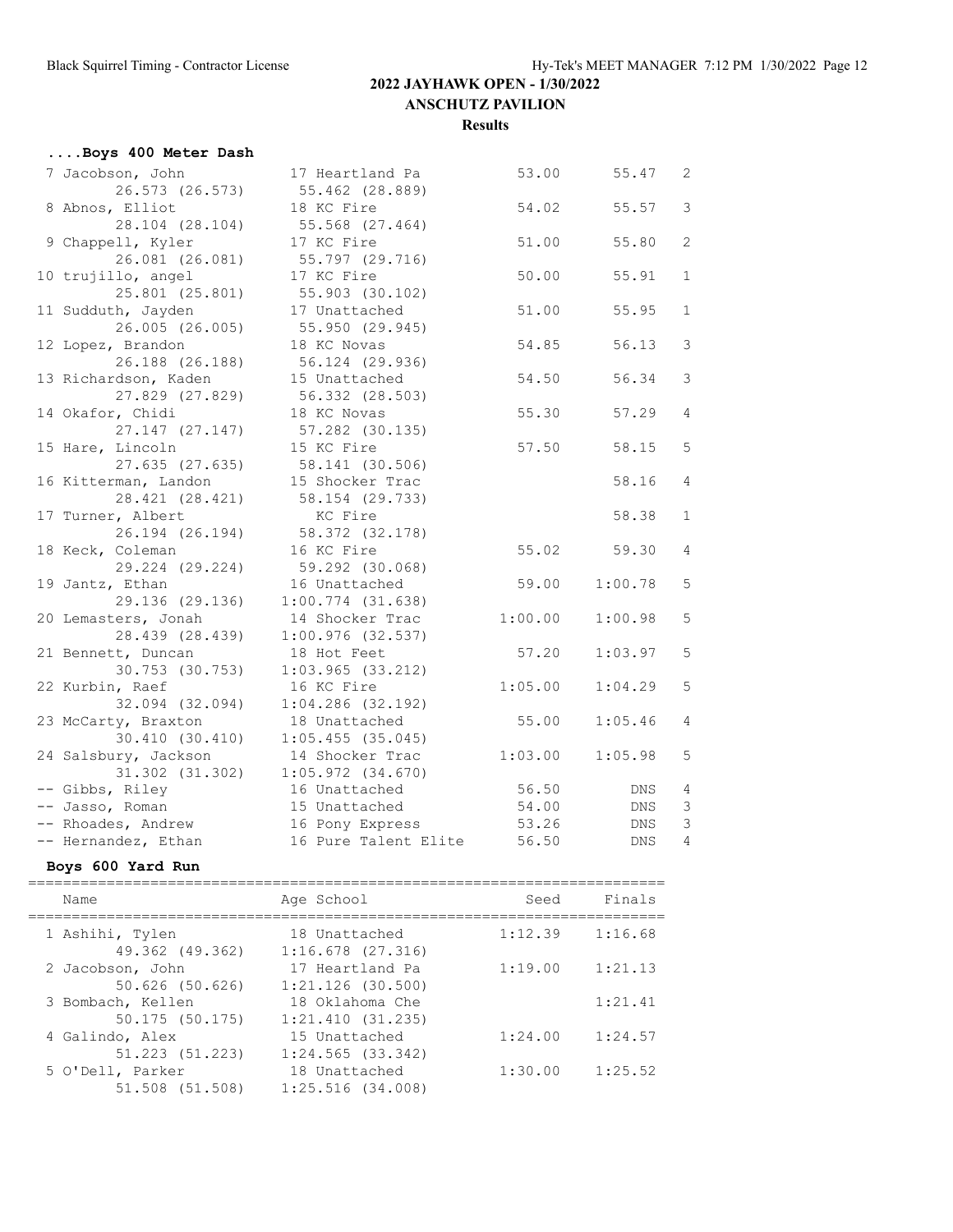#### **Results**

## **Boys 800 Meter Run**

| Name                 | Age School                     | Finals<br>H#<br>Seed                         |
|----------------------|--------------------------------|----------------------------------------------|
| 1 beard, Bret        | 18 Unattached                  | 1:58.81<br>1:59.17<br>$\overline{1}$         |
| 28.074 (28.074)      | 57.252 (29.178)                | $1:28.505$ (31.253) 1:59.166 (30.661)        |
| 2 beard, jack        | 18 Unattached                  | 2:02.35 1<br>2:01.01                         |
| 28.702 (28.702)      | 59.604 (30.902)                | $1:31.235$ (31.631) $2:02.345$ (31.110)      |
| 3 Esfeld, Kaiden     | 18 Unattached                  | 1:57.00<br>2:02.85<br>1                      |
| 30.205 (30.205)      | 59.945 (29.740)                | $1:31.662$ (31.717) $2:02.846$ (31.184)      |
| 4 Keltner, Kyle      | 16 Unattached                  | 2:04.00<br>$2:03.58$ 1                       |
| 29.176 (29.176)      | $1:00.126$ (30.950)            | $1:32.019$ (31.893) $2:03.572$ (31.553)      |
| 5 Norris, Jacob      | 17 Hot Feet                    | $2:03.30$ $2:07.14$ 1                        |
| 31.926 (31.926)      | 1:03.031(31.105)               | $1:35.318$ (32.287) $2:07.137$ (31.819)      |
| 6 Steger, Jackson    | 16 Hot Feet                    | 2:03.00<br>2:07.34<br>$\mathbf{1}$           |
| 28.881 (28.881)      | $1:00.282$ $(31.401)$          | $1:33.933$ (33.651) $2:07.338$ (33.405)      |
| 7 Burke, Aiden       | 17 Jaguar running club 2:07.00 | 2:09.20<br>2                                 |
| 30.888 (30.888)      | $1:03.558$ $(32.670)$          | $1:37.664$ (34.106) $2:09.194$ (31.530)      |
| 8 Chappell, Kyler    | 17 KC Fire                     | $2:01.00$ $2:10.27$ 1                        |
| 29.442 (29.442)      | 1:00.539(31.097)               | $1:34.442$ (33.903)<br>2:10.270(35.828)      |
| 9 Keck, Coleman      | 16 KC Fire                     | $2:08.00$ $2:10.42$<br>2                     |
| 30.070 (30.070)      | $1:02.471$ (32.401)            | $1:36.804$ (34.333) $2:10.420$ (33.616)      |
| 10 Medina, Truman    | 15 KC Fire                     | 2:14.33<br>2:14.06<br>2                      |
| 30.644 (30.644)      | $1:03.352$ $(32.708)$          | $1:38.427$ (35.075) $2:14.058$ (35.631)      |
| 11 Logan, Blake      | 16 Shocker Trac                | $2:12.00$ $2:14.44$<br>2                     |
| 32.509 (32.509)      | $1:06.752$ $(34.243)$          | $1:41.189$ (34.437) $2:14.436$ (33.247)      |
| 12 O'Grady, Calin    | 15 Unattached                  | 2:09.00<br>2:15.67<br>2                      |
| 31.002 (31.002)      | $1:03.829$ $(32.827)$          | $1:38.790$ (34.961) $2:15.669$ (36.879)      |
| 13 Valenta, Matthew  | 15 Unattached                  | 2:15.00<br>2:17.33<br>2                      |
| 32.095 (32.095)      | $1:06.688$ $(34.593)$          | $1:42.570$ (35.882) $2:17.327$ (34.757)      |
| 14 Whittlesey, Ryan  | Unattached                     | 2<br>$2:14.00$ $2:18.29$                     |
| 31.654 (31.654)      | 1:05.717(34.063)               | $1:42.374$ (36.657)<br>$2:18.288$ $(35.914)$ |
| 15 Wolf, Kale        | 17 KC Fire                     | $2:16.00$ $2:18.85$<br>2                     |
| 32.137 (32.137)      | $1:05.367$ (33.230)            | $1:41.124$ (35.757) $2:18.846$ (37.722)      |
| 16 Lyons, Connor     | 15 Unattached                  | 2:20.00<br>2:22.46<br>3                      |
| 31.390 (31.390)      | $1:07.005$ (35.615)            | $1:44.523$ (37.518) $2:22.455$ (37.932)      |
| 17 Dombrosky, Drake  | 16 SW Prjct                    | $2:16.00$ $2:26.19$<br>2                     |
| 32.414 (32.414)      | 1:08.125(35.711)               | $1:47.676$ (39.551) $2:26.183$ (38.507)      |
| 18 Kurbin, Raef      | 16 KC Fire                     | 2:35.00<br>2:29.21<br>3                      |
| 33.542 (33.542)      | 1:09.395(35.853)               | $1:49.354$ (39.959) $2:29.209$ (39.855)      |
| 19 Salsbury, Jackson | 14 Shocker Trac                | 2:31.00 2:31.96<br>3                         |
| 34.004 (34.004)      | $1:11.429$ (37.425)            | $1:51.829$ (40.400) $2:31.953$ (40.124)      |
| 20 Whisler, Layne    | 15 Unattached                  | 2:30.00<br>2:33.81<br>3                      |
| 36.645 (36.645)      | $1:14.392$ $(37.747)$          | $1:56.108$ $(41.716)$<br>2:33.808 (37.700)   |
| 21 Henry, Landan     | 17 Hot Feet                    | 2:30.00<br>2:38.20<br>3                      |
| 33.636 (33.636)      | 1:11.220(37.584)               | $1:54.765$ (43.545)<br>2:38.200(43.435)      |
| -- Gray, Tyler       | 18 Hot Feet                    | 2:05.00<br>DNF<br>1                          |
| 31.860 (31.860)      | 1:03.837(31.977)               | 1:40.606(36.769)                             |
| -- Lind, Caleb       | 17 Unattached                  | 2:00.00<br>$\mathbf{1}$<br>DNS               |
|                      |                                |                                              |

| Name              |                 | Age School            |  | Seed              |             | Finals H#             |  |
|-------------------|-----------------|-----------------------|--|-------------------|-------------|-----------------------|--|
|                   |                 |                       |  |                   |             |                       |  |
| 1 Shryock, Ben    |                 | 18 Unattached         |  | 4:10.20           | $4:20.17$ 1 |                       |  |
|                   | 33.144 (33.144) | $1:04.362$ $(31.218)$ |  | 1:36.425(32.063)  |             | 2:09.383 (32.958)     |  |
| 2:42.535 (33.152) |                 | $3:15.638$ $(33.103)$ |  | 3:47.945 (32.307) |             | $4:20.163$ $(32.218)$ |  |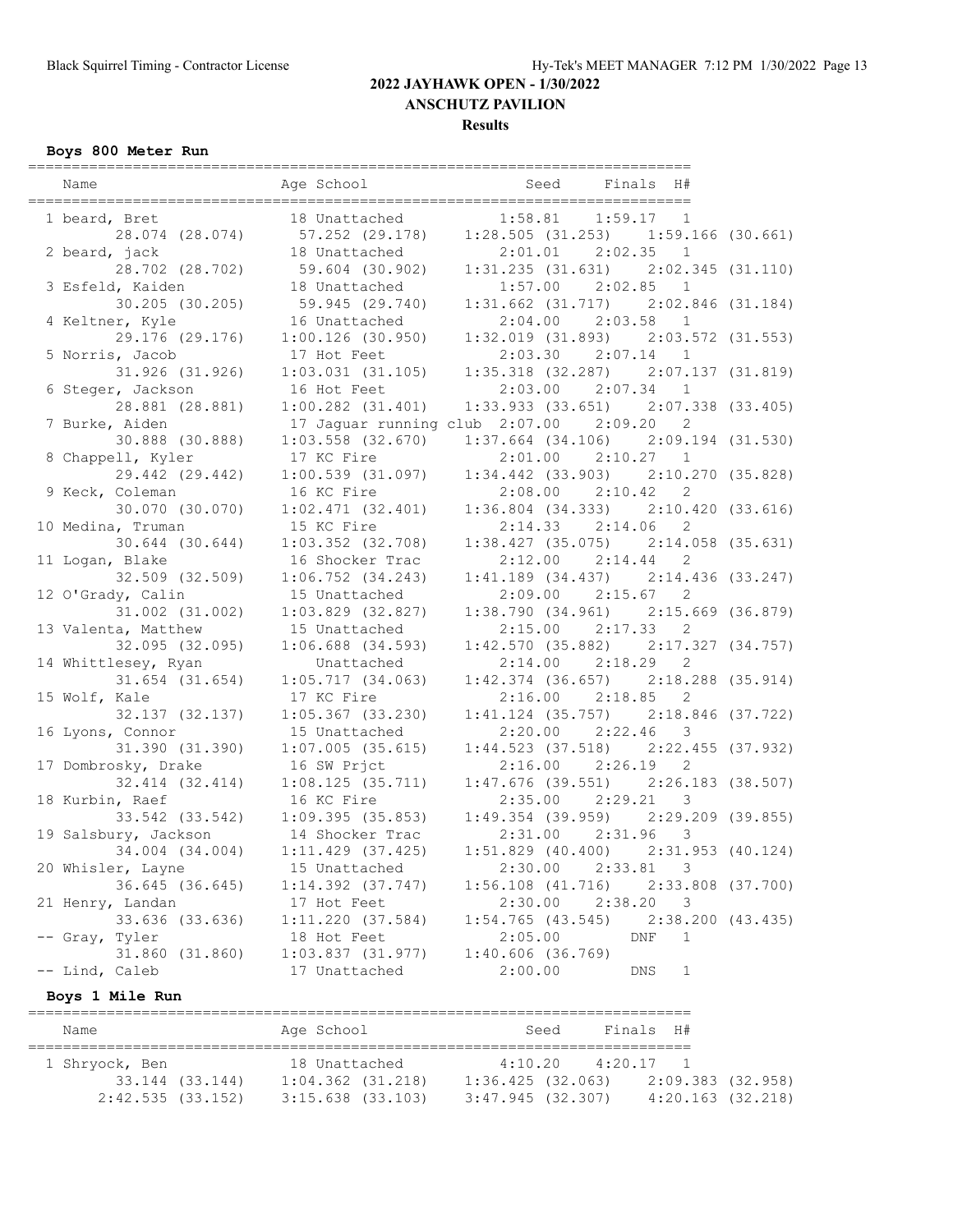**Results**

## **....Boys 1 Mile Run**

| 2 Lind, Caleb            | 17 Unattached 4:25.00 4:26.25 1                                                 |                                                                                    |                       |
|--------------------------|---------------------------------------------------------------------------------|------------------------------------------------------------------------------------|-----------------------|
|                          | 33.604 (33.604) 1:05.260 (31.656)                                               | $1:38.255$ (32.995) $2:11.465$ (33.210)                                            |                       |
| $2:45.089$ (33.624)      | 3:19.501(34.412)                                                                | $3:53.535$ (34.034) $4:26.243$ (32.708)                                            |                       |
| 3 Atkins, Tyler          | 17 Unattached                                                                   | $4:30.00$ $4:31.48$ 1                                                              |                       |
| 34.330 (34.330)          | 1:06.780(32.450)                                                                | $1:40.016$ (33.236) $2:14.378$ (34.362)                                            |                       |
| 2:48.136(33.758)         | 3:22.740(34.604)                                                                | $3:57.504$ $(34.764)$ $4:31.479$ $(33.975)$                                        |                       |
| 4 Kilonzo, Jordan        | 17 Unattached                                                                   | 4:39.00  4:33.35  1                                                                |                       |
| 34.127 (34.127)          | 1:06.557(32.430)                                                                | $1:40.285$ (33.728) $2:15.063$ (34.778)                                            |                       |
| $2:50.643$ (35.580)      | $3:26.754$ $(36.111)$                                                           | $4:02.014$ (35.260) $4:33.342$ (31.328)                                            |                       |
| 5 Sandler, Trenton       | 16 Dream Run Club                                                               | $4:30.00$ $4:33.64$ 1                                                              |                       |
| 33.816 (33.816)          | 1:06.165(32.349)                                                                | $1:39.487$ (33.322) $2:14.350$ (34.863)                                            |                       |
| 2:49.671(35.321)         | 3:25.965(36.294)                                                                | $4:01.943$ (35.978) $4:33.631$ (31.688)                                            |                       |
| 6 Belardo, Drew          | 17 Burg Track Club                                                              | $4:29.00$ $4:34.84$                                                                | $\mathbf{1}$          |
| 33.734 (33.734)          | $1:05.947$ (32.213)                                                             | $1:39.737$ (33.790) $2:14.582$ (34.845)                                            |                       |
| $2:49.989$ (35.407)      | $3:26.098$ $(36.109)$                                                           | $4:01.369$ (35.271) $4:34.832$ (33.463)                                            |                       |
| 7 Esfeld, Kaiden         | 18 Unattached                                                                   | $4:20.00$ $4:37.28$ 1                                                              |                       |
| 33.383 (33.383)          | $1:04.447$ $(31.064)$                                                           | $1:36.493$ (32.046) $2:09.739$ (33.246)                                            |                       |
| $2:45.393$ (35.654)      | $3:22.792$ $(37.399)$                                                           | $4:00.849$ (38.057) $4:37.276$ (36.427)                                            |                       |
| 8 Ryan, Jack             | 17 Lawrence high                                                                | $4:40.00$ $4:37.48$                                                                | $\mathbf{1}$          |
| 34.489 (34.489)          | 1:07.005(32.516)                                                                | $1:40.530$ (33.525) $2:15.098$ (34.568)                                            |                       |
| $2:50.279$ (35.181)      | 3:26.470(36.191)                                                                | $4:02.775$ (36.305) $4:37.477$ (34.702)                                            |                       |
| 9 Norris, Jacob          | 17 Hot Feet                                                                     | $4:41.39$ $4:42.35$ 1                                                              |                       |
| 35.738 (35.738)          | $1:09.091$ (33.353)                                                             | $1:44.638$ (35.547) $2:21.560$ (36.922)                                            |                       |
| 2:57.957(36.397)         | $3:35.632$ $(37.675)$                                                           | $4:10.718$ (35.086) $4:42.343$ (31.625)                                            |                       |
|                          |                                                                                 |                                                                                    |                       |
| 10 Walion, Parker        | 16 Unattached                                                                   | $4:37.00$ $4:43.46$                                                                | $\mathbf{1}$          |
| 35.211 (35.211)          | $1:07.824$ (32.613)                                                             | $1:41.943$ (34.119) $2:16.820$ (34.877)                                            |                       |
| $2:53.101$ (36.281)      | 3:30.616(37.515)                                                                | $4:07.685$ (37.069) $4:43.459$ (35.774)                                            |                       |
| 11 Logan, Blake          | 16 Shocker Trac                                                                 | $4:51.00$ $4:48.03$ 2                                                              |                       |
| 36.942 (36.942)          | $1:12.086$ (35.144)                                                             | $1:48.365$ (36.279) $2:25.169$ (36.804)<br>$4:15.477$ (35.716) $4:48.029$ (32.552) |                       |
| $3:02.294$ (37.125)      | 3:39.761(37.467)                                                                |                                                                                    |                       |
| 12 McGee, Gabe           | 18 Unattached                                                                   | $4:45.00$ $4:48.93$ 2                                                              |                       |
| 36.395 (36.395)          | 1:10.639(34.244)                                                                | $1:46.961$ (36.322) $2:22.647$ (35.686)                                            |                       |
| $3:00.478$ (37.831)      | 3:38.099 (37.621)                                                               | $4:15.653$ (37.554) $4:48.928$ (33.275)                                            |                       |
| 13 Pagadala, Prabhav     | 15 Dream Run Club                                                               | $4:45.00$ $4:49.11$ 2                                                              |                       |
| 36.583 (36.583)          | $1:10.709$ $(34.126)$                                                           | $1:45.860$ (35.151) $2:22.125$ (36.265)                                            |                       |
| 2:59.904(37.779)         | $3:37.004$ $(37.100)$                                                           | $4:13.410$ (36.406) $4:49.107$ (35.697)                                            |                       |
| 14 Caul, Thomas          | Unattached                                                                      | $4:50.00$ $4:55.79$                                                                | 2                     |
|                          | 36.223 (36.223) 1:10.555 (34.332) 1:45.694 (35.139) 2:22.381 (36.687)           |                                                                                    |                       |
|                          | $3:01.777$ (39.396) $3:38.391$ (36.614) $4:17.312$ (38.921) $4:55.782$ (38.470) |                                                                                    |                       |
| 15 Lyons, Connor         | 15 Unattached 4:50.00 5:00.63 2<br>1:11.802 (34.723) 1:49.167 (37.365) 2:28.    |                                                                                    |                       |
| 37.079 (37.079)          |                                                                                 | $1:49.167$ (37.365) $2:28.260$ (39.093)                                            |                       |
| $3:07.271$ (39.011)      | $3:45.876$ (38.605)                                                             | $4:24.152$ $(38.276)$                                                              | $5:00.624$ (36.472)   |
| 16 Cline, Carter         | 15 Jaguar running club 5:00.00                                                  | 5:01.46                                                                            | 3                     |
| 36.153 (36.153)          | 1:12.093(35.940)                                                                | $1:50.644$ (38.551)                                                                | 2:29.053(38.409)      |
| $3:07.786$ (38.733)      | $3:47.974$ (40.188)                                                             | $4:26.866$ (38.892)                                                                | $5:01.453$ $(34.587)$ |
| 17 Chigurukota, Preetesh | 16 Dream Run Club                                                               | 4:58.00<br>5:04.12                                                                 | $\overline{c}$        |
| 35.987 (35.987)          | $1:10.363$ $(34.376)$                                                           | $1:47.964$ (37.601)                                                                | $2:26.121$ (38.157)   |
| 3:06.196(40.075)         | $3:46.931$ $(40.735)$                                                           | $4:27.308$ $(40.377)$                                                              | 5:04.115(36.807)      |
| 18 Kuhl, Jackson         | 16 Hot Feet                                                                     | 4:50.00<br>5:05.35                                                                 | $\overline{c}$        |
| 36.867 (36.867)          | 1:11.190(34.323)                                                                | $1:47.766$ (36.576)                                                                | $2:25.536$ (37.770)   |
| $3:05.291$ (39.755)      | $3:46.222$ $(40.931)$                                                           | $4:25.946$ (39.724)                                                                | $5:05.348$ (39.402)   |
| 19 Wolf, Kale            | 17 KC Fire                                                                      | 5:03.00                                                                            | $5:05.88$ 3           |
| 36.293 (36.293)          | 1:12.281 (35.988)                                                               | $1:50.912$ (38.631)                                                                | $2:29.318$ (38.406)   |
| $3:08.079$ (38.761)      | 3:48.213(40.134)                                                                | $4:27.179$ (38.966)                                                                | $5:05.879$ (38.700)   |
|                          |                                                                                 |                                                                                    |                       |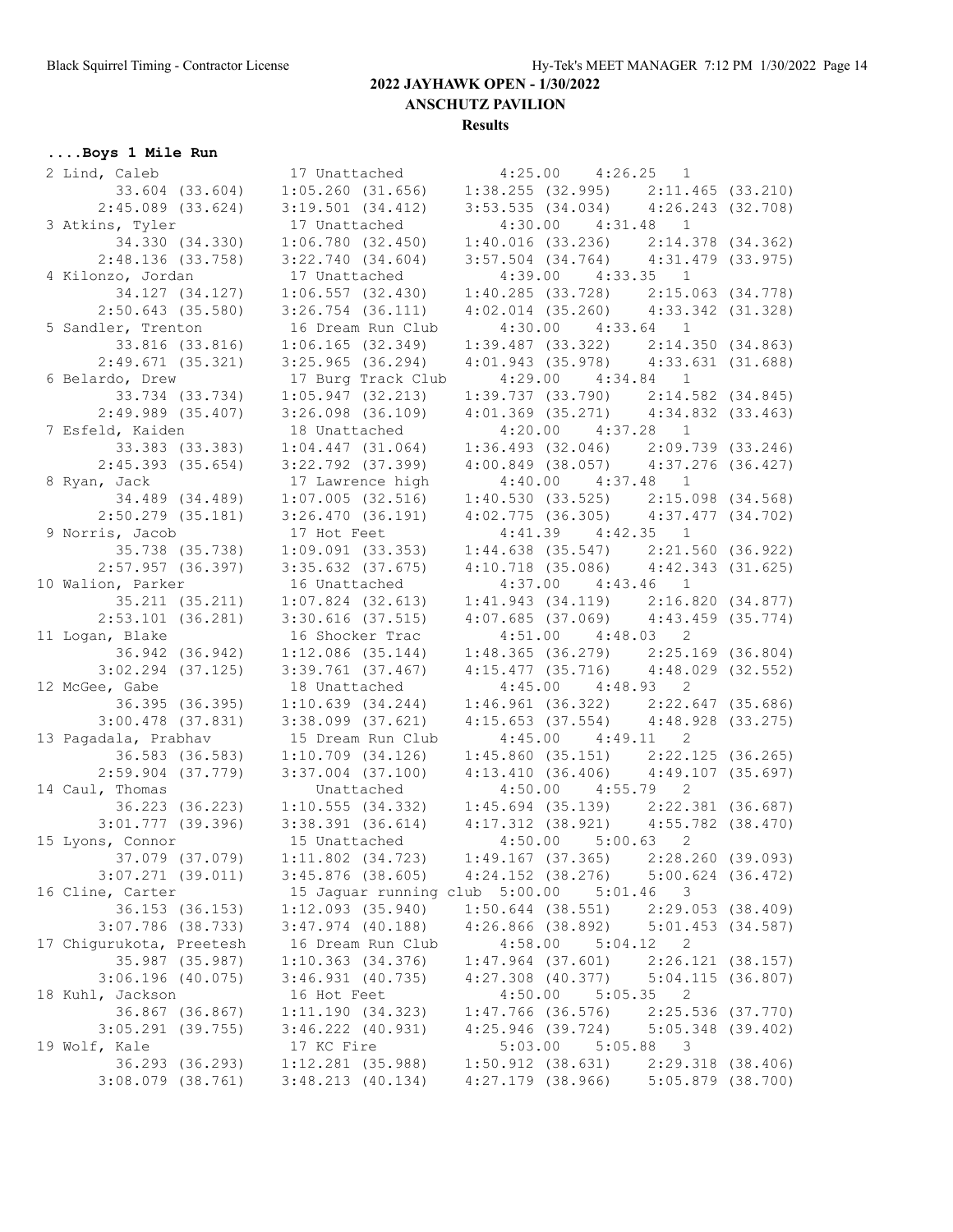**Results**

# **....Boys 1 Mile Run**

|                       | 20 Browning, Luke 17 Hot Feet | $4:51.00$ $5:10.31$ 2                                                                                                                                                |                   |  |  |  |
|-----------------------|-------------------------------|----------------------------------------------------------------------------------------------------------------------------------------------------------------------|-------------------|--|--|--|
|                       |                               | $36.631$ (36.631) 1:09.915 (33.284) 1:44.521 (34.606) 2:21.865 (37.344)                                                                                              |                   |  |  |  |
| $3:02.070$ (40.205)   |                               | $3:44.617$ (42.547) $4:27.615$ (42.998) $5:10.304$ (42.689)                                                                                                          |                   |  |  |  |
| 21 Bachman, Camden    | 16 Unattached                 | $5:00.00$ $5:11.71$ 3                                                                                                                                                |                   |  |  |  |
| 37.392 (37.392)       | $1:15.467$ (38.075)           |                                                                                                                                                                      |                   |  |  |  |
| $3:16.363$ (40.051)   | $3:56.686$ (40.323)           | 1:56.255 (40.788) 2:36.312 (40.057)<br>4:35.037 (38.351) 5:11.707 (36.670)                                                                                           |                   |  |  |  |
| 22 Edgeller, Henry    | 16 Dream Run Club             | $4:58.00$ $5:12.34$ 2                                                                                                                                                |                   |  |  |  |
| 35.215 (35.215)       | 1:10.143(34.928)              | $1:48.204$ (38.061) $2:27.600$ (39.396)                                                                                                                              |                   |  |  |  |
| $3:09.521$ $(41.921)$ | $3:51.281$ $(41.760)$         | $4:32.905$ $(41.624)$ $5:12.331$ $(39.426)$                                                                                                                          |                   |  |  |  |
| 23 Whittlesey, Ryan   | Unattached                    | $4:50.00$ $5:14.01$ 2                                                                                                                                                |                   |  |  |  |
| 37.328 (37.328)       | 1:12.983(35.655)              |                                                                                                                                                                      |                   |  |  |  |
| $3:10.817$ (40.611)   | $3:52.088$ $(41.271)$         | 1:50.297 (37.314) 2:30.206 (39.909)<br>4:34.125 (42.037) 5:14.007 (39.882)                                                                                           |                   |  |  |  |
| 24 Whisler, Layne     | 15 Unattached                 | $5:27.00$ $5:17.05$ 3                                                                                                                                                |                   |  |  |  |
| 38.566 (38.566)       |                               | $1:17.270$ (38.704) $1:58.498$ (41.228) $2:41.133$ (42.635)                                                                                                          |                   |  |  |  |
| $3:22.747$ $(41.614)$ | $4:03.626$ (40.879)           | 4:43.581 (39.955) 5:17.044 (33.463)                                                                                                                                  |                   |  |  |  |
| 25 Shepherd, Carter   | 18 Unattached                 | $5:15.00$ $5:18.02$ 3                                                                                                                                                |                   |  |  |  |
| 36.752 (36.752)       | 1:13.395(36.643)              |                                                                                                                                                                      |                   |  |  |  |
| $3:15.275$ (41.596)   | $3:57.469$ $(42.194)$         | $1:52.564$ (39.169) $2:33.679$ (41.115)<br>4:39.011 (41.542) 5:18.019 (39.008)                                                                                       |                   |  |  |  |
| 26 Wood, Brendon      | 17 Dream Run Club             | $5:30.00$ $5:21.73$ 3                                                                                                                                                |                   |  |  |  |
| 39.003 (39.003)       | $1:17.686$ (38.683)           | $1:57.454$ (39.768) $2:37.767$ (40.313)                                                                                                                              |                   |  |  |  |
| $3:18.718$ (40.951)   | 4:00.297(41.579)              | $4:42.084$ (41.787) $5:21.727$ (39.643)                                                                                                                              |                   |  |  |  |
| 27 McCartney, Felix   | 15 Unattached                 | $5:30.00$ $5:22.01$ 3                                                                                                                                                |                   |  |  |  |
| 39.321 (39.321)       |                               |                                                                                                                                                                      |                   |  |  |  |
| $3:19.874$ $(41.741)$ | $4:02.901$ $(43.027)$         | $\begin{array}{cccc} 1:18.027 & (38.706) & 1:57.822 & (39.795) & 2:38.133 & (40.311) \\ 4:02.901 & (43.027) & 4:48.487 & (45.586) & 5:22.001 & (33.514) \end{array}$ |                   |  |  |  |
| 28 Geisendorf, Aden   | 16 Unattached                 | $7:00.00$ $5:27.83$ 3                                                                                                                                                |                   |  |  |  |
| 39.595 (39.595)       | $1:18.812$ (39.217)           | $1:59.747$ (40.935) $2:42.666$ (42.919)                                                                                                                              |                   |  |  |  |
| 3:24.330(41.664)      | $4:07.498$ $(43.168)$         | $4:51.153$ (43.655) $5:27.826$ (36.673)                                                                                                                              |                   |  |  |  |
| 29 Price, Dillon      | 17 Dream Run Club             | $4:58.00$ $5:27.89$ 2                                                                                                                                                |                   |  |  |  |
| 34.979 (34.979)       | 1:09.903(34.924)              |                                                                                                                                                                      |                   |  |  |  |
| $3:13.965$ (43.417)   | $3:57.755$ (43.790)           | $\begin{array}{lllll} 1:48.522&(38.619) & 2:30.548&(42.026) \\ 4:42.618&(44.863) & 5:27.886&(45.268) \end{array}$                                                    |                   |  |  |  |
| 30 Kurbin, Raef       | 16 KC Fire                    | $5:20.00$ $5:33.44$ 3                                                                                                                                                |                   |  |  |  |
| 38.101 (38.101)       | $1:16.572$ $(38.471)$         | $1:57.229$ (40.657) $2:40.728$ (43.499)                                                                                                                              |                   |  |  |  |
| $3:24.528$ (43.800)   | 4:09.217(44.689)              | 4:53.742 (44.525) 5:33.437 (39.695)                                                                                                                                  |                   |  |  |  |
| 31 Elsea, Jackson     | 16 KC Fire                    | $5:20.00$ $5:33.95$ 3                                                                                                                                                |                   |  |  |  |
| 36.495 (36.495)       | $1:12.604$ (36.109)           |                                                                                                                                                                      |                   |  |  |  |
| $3:17.251$ (43.536)   | $4:02.538$ (45.287)           | 1:51.890 (39.286) 2:33.715 (41.825)<br>4:48.849 (46.311) 5:33.944 (45.095)                                                                                           |                   |  |  |  |
| 32 Schweiger, Nathan  | 14 Unattached                 | $5:25.00$ $5:38.94$ 3                                                                                                                                                |                   |  |  |  |
| 37.692 (37.692)       |                               | $1:14.358$ (36.666) $1:54.431$ (40.073) $2:36.797$ (42.366)                                                                                                          |                   |  |  |  |
| $3:20.958$ $(44.161)$ |                               | $4:08.070$ (47.112) $4:55.681$ (47.611) $5:38.934$ (43.253)                                                                                                          |                   |  |  |  |
| 33 Fuqua, Finn        | 14 Shocker Trac               | $5:44.00$ $5:39.21$ 3                                                                                                                                                |                   |  |  |  |
| 40.433 (40.433)       | 1:20.037(39.604)              | $2:01.649$ (41.612) $2:44.504$ (42.855)                                                                                                                              |                   |  |  |  |
| $3:27.720$ $(43.216)$ | $4:12.993$ $(45.273)$         | $4:57.192$ $(44.199)$ $5:39.208$ $(42.016)$                                                                                                                          |                   |  |  |  |
| 34 Henry, Landan      | 17 Hot Feet                   | 6:12.00<br>6:02.95                                                                                                                                                   | $\mathcal{E}$     |  |  |  |
| 40.709 (40.709)       | $1:21.288$ (40.579)           | $2:06.061$ (44.773) $2:53.413$ (47.352)                                                                                                                              |                   |  |  |  |
| $3:42.224$ $(48.811)$ | $4:30.824$ $(48.600)$         | 5:19.155(48.331)                                                                                                                                                     | 6:02.943 (43.788) |  |  |  |
| -- Buehler, Crew      | 16 Blue Valley                | 4:48.00<br>DNS                                                                                                                                                       | 2                 |  |  |  |
| Boys 3000 Meter Run   |                               |                                                                                                                                                                      |                   |  |  |  |

| Name      | Aqe<br>chool<br>$\sim$ ( | $S^{\triangle}$<br>しししひ | n a<br>یے ،<br>. |  |  |
|-----------|--------------------------|-------------------------|------------------|--|--|
| __<br>___ |                          |                         |                  |  |  |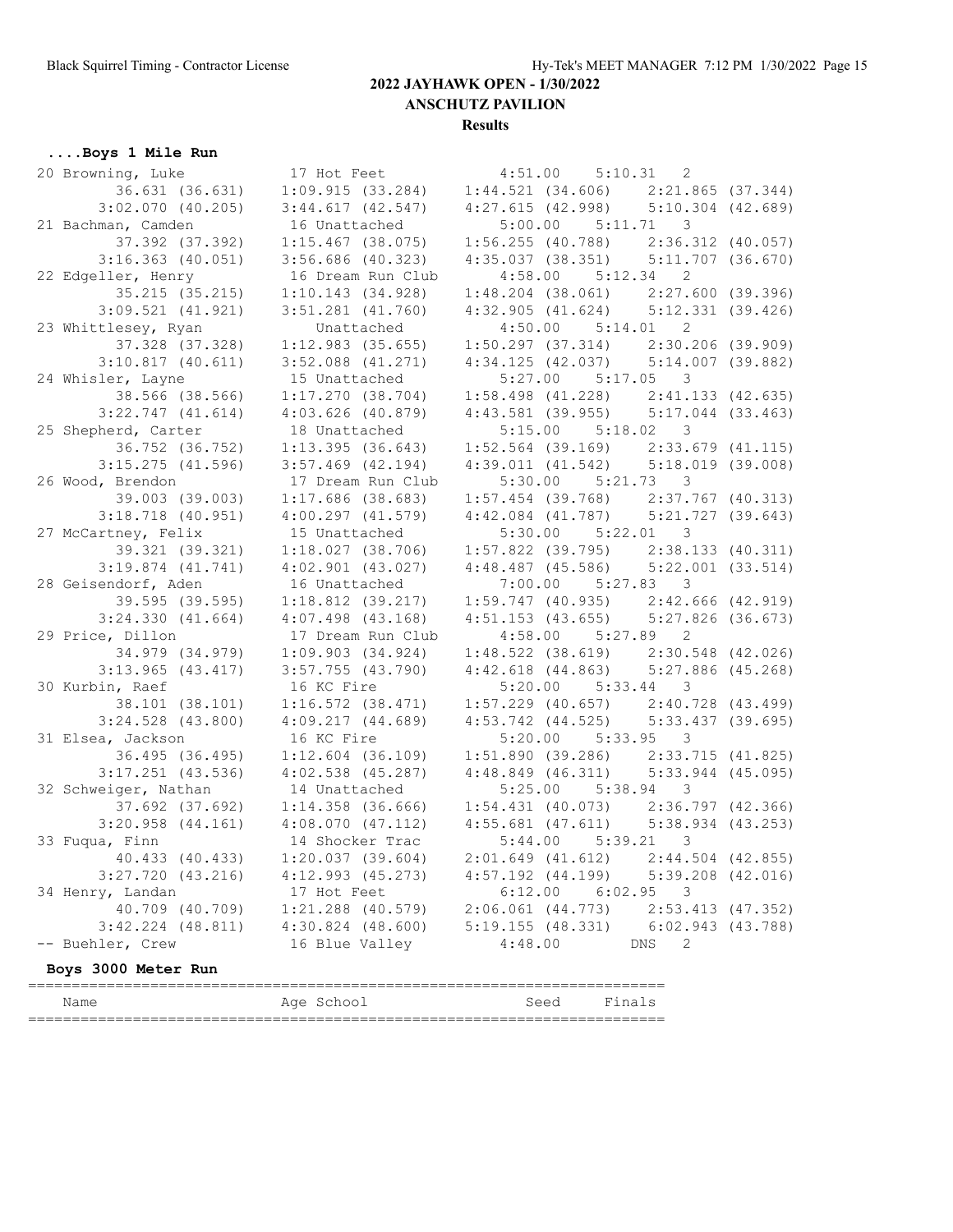#### **Results**

## **....Boys 3000 Meter Run**

| 1 Newkirk, Tanner     | 18 Unattached                             | $8:45.00$ $8:45.42$                                                                                                                                                          |  |
|-----------------------|-------------------------------------------|------------------------------------------------------------------------------------------------------------------------------------------------------------------------------|--|
| 32.503 (32.503)       |                                           | $1:07.420$ (34.917) $1:43.096$ (35.676) $2:18.803$ (35.707)                                                                                                                  |  |
| $2:54.746$ (35.943)   | $3:29.687$ $(34.941)$                     | $4:03.693$ (34.006) $4:38.464$ (34.771)                                                                                                                                      |  |
| 5:13.135(34.671)      | $5:48.687$ (35.552)                       | 6:23.918 (35.231) 6:59.292 (35.374)                                                                                                                                          |  |
| $7:35.522$ (36.230)   | $8:11.018$ (35.496)                       | 8:45.418(34.400)                                                                                                                                                             |  |
| 2 Lind, Caleb         | 17 Unattached                             | 8:55.00 9:03.17                                                                                                                                                              |  |
| 32.891 (32.891)       | $1:07.878$ (34.987)                       | $1:43.445$ (35.567) $2:19.122$ (35.677)                                                                                                                                      |  |
| $2:55.108$ (35.986)   | $3:30.391$ (35.283)                       | $4:05.861$ (35.470) $4:41.891$ (36.030)                                                                                                                                      |  |
| $5:19.169$ (37.278)   | 5:56.729 (37.560)                         | 6:34.761 (38.032) 7:13.253 (38.492)                                                                                                                                          |  |
| 7:51.600(38.347)      | 8:28.824 (37.224)                         | $9:03.161$ (34.337)                                                                                                                                                          |  |
| 3 Lindahl, Tanner     | 18 Unattached                             | $8:57.00$ $9:07.02$                                                                                                                                                          |  |
| 33.553 (33.553)       | $1:09.083$ (35.530)                       | $1:45.644$ (36.561) $2:22.133$ (36.489)                                                                                                                                      |  |
| $2:58.722$ (36.589)   | $3:34.773$ $(36.051)$                     | $4:12.239$ (37.466) $4:50.877$ (38.638)                                                                                                                                      |  |
| $5:29.263$ (38.386)   | $6:06.576$ (37.313)                       | $6:42.427$ (35.851) 7:20.308 (37.881)                                                                                                                                        |  |
| $7:58.757$ (38.449)   | 8:32.410(33.653)                          | 9:07.020(34.610)                                                                                                                                                             |  |
| 4 Decker, Vaughn      | 17 Unattached                             | $9:11.07$ $9:43.03$                                                                                                                                                          |  |
| 33.737 (33.737)       | $1:09.299$ $(35.562)$                     | $1:45.962$ (36.663) $2:22.648$ (36.686)                                                                                                                                      |  |
| $3:00.587$ (37.939)   | $3:39.647$ (39.060)                       | $4:19.405$ (39.758) $5:00.049$ (40.644)                                                                                                                                      |  |
| $5:40.549$ (40.500)   | $6:21.567$ $(41.018)$                     | $7:02.058$ (40.491) $7:42.982$ (40.924)                                                                                                                                      |  |
| $8:23.964$ (40.982)   | $9:04.672$ (40.708)                       | $9:43.024$ (38.352)                                                                                                                                                          |  |
| 5 Huggins, Brady      | 18 Unattached                             | $9:45.00$ $9:54.01$                                                                                                                                                          |  |
| 34.341 (34.341)       | 1:10.150(35.809)                          | $\begin{array}{lllll} 1:47.398 & (37.248) & & 2:25.695 & (38.297) \\ 4:24.168 & (39.880) & & 5:04.411 & (40.243) \\ 7:07.759 & (41.883) & & 7:50.427 & (42.668) \end{array}$ |  |
| $3:04.574$ (38.879)   | $3:44.288$ (39.714)                       |                                                                                                                                                                              |  |
| $5:44.954$ (40.543)   | $6:25.876$ (40.922)                       |                                                                                                                                                                              |  |
| $8:32.902$ $(42.475)$ | 9:14.853(41.951)                          | $9:54.002$ $(39.149)$                                                                                                                                                        |  |
| 6 Lehan, William      |                                           | 16 Jaquar running club 10:00.00 10:38.74                                                                                                                                     |  |
| 34.848 (34.848)       | $1:12.146$ (37.298)                       | $1:52.567$ (40.421) $2:33.974$ (41.407)                                                                                                                                      |  |
| 3:16.375(42.401)      | $3:59.865$ (43.490)                       | 4:42.948 (43.083) 5:27.421 (44.473)<br>7:40.916 (45.081) 8:26.151 (45.235)                                                                                                   |  |
| $6:10.789$ (43.368)   | 6:55.835(45.046)                          |                                                                                                                                                                              |  |
| $9:11.353$ (45.202)   | $9:57.000$ $(45.647)$                     | 10:38.735(41.735)                                                                                                                                                            |  |
| 7 Fuqua, Finn         | 14 Shocker Trac                           | 11:30.66                                                                                                                                                                     |  |
| 38.508 (38.508)       | $1:22.055$ (43.547)                       | 2:07.492 (45.437) 2:51.840 (44.348)                                                                                                                                          |  |
| $3:36.921$ $(45.081)$ | $4:22.660$ $(45.739)$                     | 5:09.567 (46.907) 5:56.368 (46.801)                                                                                                                                          |  |
| 6:43.030(46.662)      | 7:32.004 (48.974)                         | 8:21.664 (49.660) 9:08.357 (46.693)                                                                                                                                          |  |
| $9:58.158$ (49.801)   | 10:46.839(48.681)                         | $11:30.655$ (43.816)                                                                                                                                                         |  |
| 8 Wiseman, Remington  | 17 Unattached                             | 12:35.00 11:49.82                                                                                                                                                            |  |
|                       |                                           | 37.245 (37.245) 1:20.937 (43.692) 2:08.087 (47.150) 2:56.178 (48.091)                                                                                                        |  |
|                       |                                           | 3:44.944 (48.766) 4:32.623 (47.679) 5:23.678 (51.055) 6:10.931 (47.253)                                                                                                      |  |
|                       |                                           | 7:01.131 (50.200) 7:50.884 (49.753) 8:40.445 (49.561) 9:29.567 (49.122)                                                                                                      |  |
| 10:17.343 (47.776)    | $11:06.808$ (49.465) $11:49.816$ (43.008) |                                                                                                                                                                              |  |
| -- Caul, Thomas       |                                           | Unattached 9:20.00 DNS                                                                                                                                                       |  |

#### **Boys 60 Meter Hurdles**

| Name                | Age School           | Seed | Prelims           | H#             |
|---------------------|----------------------|------|-------------------|----------------|
| Preliminaries       |                      |      |                   |                |
| 1 Magee, Ethan      | Unattached           |      | 8.410 1           |                |
| 2 Poaque, Chase     | 18 Unattached        | 7.33 | 8.880             | - 2            |
| 3 Noland, Luke      | 17 Unattached        | 8.20 | 8.49 <sub>q</sub> | $\overline{1}$ |
| 4 Cobb, Teagan      | 17 Shocker Trac      | 8.96 | 8.57 <sub>q</sub> | $\overline{1}$ |
| 5 Smith, Jordan     | 16 Pure Talent Elite | 9.07 | 8.92 <sub>q</sub> | $\overline{1}$ |
| 6 Remsberg, Jonah   | 17 Shocker Trac      | 8.85 | 9.00 <sub>q</sub> | -2             |
| 7 Dobbins, Mason    | 17 W35t8c            | 8.74 | 9.04 <sub>q</sub> | -2             |
| 8 Kitterman, Landon | 15 Shocker Trac      |      | 9.05 <sub>q</sub> | -2             |
| 9 Hemmer, Brady     | 15 Sharp Performance | 9.10 | 9.81              |                |
|                     |                      |      |                   |                |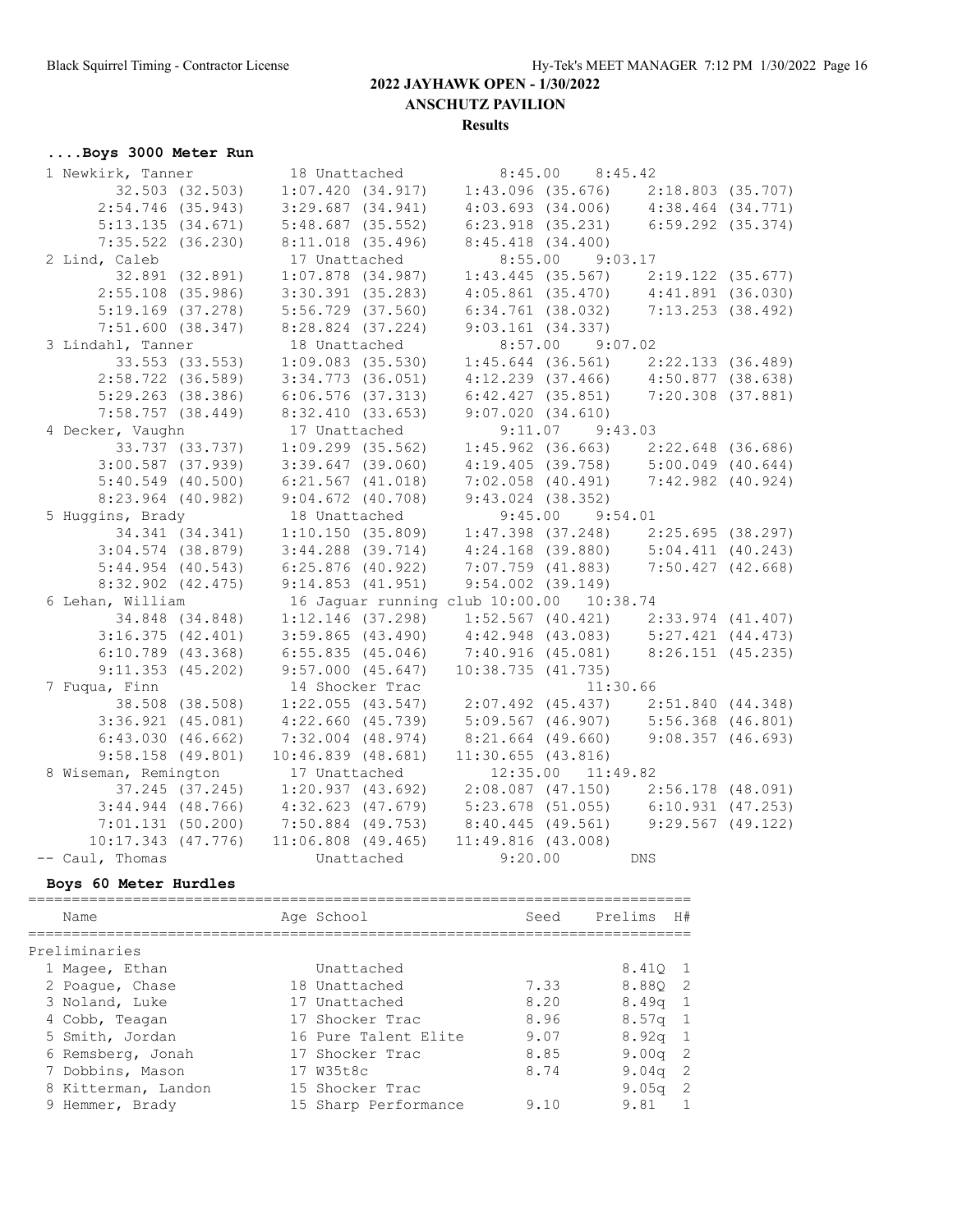## **....Boys 60 Meter Hurdles**

| 10 Richardson, Kyle | 17 Unattached   | 9.80  | 10.03   | <sup>2</sup>   |
|---------------------|-----------------|-------|---------|----------------|
| 11 Valenta, Matthew | 15 Unattached   | 9.79  | 10.12   | $\overline{1}$ |
| 12 Boucek, Billy    | 15 Hot Feet     | 10.75 | 10.15   | $\overline{1}$ |
| 13 Lemasters, Jonah | 14 Shocker Trac | 12.00 | 11.39 2 |                |

#### **Boys 60 Meter Hurdles**

|        | Name                 | Age School           | Prelims | Finals     |
|--------|----------------------|----------------------|---------|------------|
| Finals |                      |                      |         |            |
|        | 1 Poaque, Chase      | 18 Unattached        | 8.88    | 8.27       |
|        | 2 Magee, Ethan       | Unattached           | 8.41    | 8.40       |
|        | 3 Noland, Luke       | 17 Unattached        | 8.49    | 8.46       |
|        | 4 Cobb, Teagan       | 17 Shocker Trac      | 8.57    | 8.68       |
|        | 5 Remsberg, Jonah    | 17 Shocker Trac      | 9.00    | 8.76       |
|        | 6 Dobbins, Mason     | 17 W35t8c            | 9.04    | 8.79       |
|        | 7 Smith, Jordan      | 16 Pure Talent Elite | 8.92    | 8.86       |
|        | -- Kitterman, Landon | 15 Shocker Trac      | 9.05    | <b>DNS</b> |

#### **Boys High Jump**

| Name                                                                                             | Age School                | Seed  | Finals                    |                   |
|--------------------------------------------------------------------------------------------------|---------------------------|-------|---------------------------|-------------------|
| 1 Rowden, Paul 17 KC Novas<br>1.74 1.79 1.84 1.89 1.94 1.98 2.03 1.98<br>XO O O O XO XXO XXX XXO |                           |       | $1.93m$ $1.98m$ $6-06.00$ |                   |
| 2 Wagner, Carter 18 Shocker Trac<br>1.74 1.79 1.84 1.89 1.94<br>O XO XO O XXX                    |                           |       | 1.99m 1.89m 6-02.25       |                   |
| 3 Spyres, Aric<br>1.74 1.79 1.84 1.89<br>XO XO XO XXX                                            | <b>Crane</b>              |       | 1.93m 1.84m 6-00.50       |                   |
| 4 Canseco, Michael 17 KC Novas<br>1.74 1.79<br>XXO XXX                                           |                           |       |                           | $1.74m$ $5-08.50$ |
| 4 Corona, Samuel 18 KC Novas<br>1.74 1.79<br>XXO XXX                                             |                           |       |                           | $1.74m$ $5-08.50$ |
| -- Nguyen, Jason<br>1.74<br>XXX                                                                  | 17 Shocker Trac           | 1.83m | ΝH                        |                   |
| -- Gibbs, Riley<br>1.74<br>DNS                                                                   | 16 Unattached             | 2.00m | <b>DNS</b>                |                   |
| -- Russell, Jaxon<br>1.74<br><b>DNS</b>                                                          | Scandia-Pike Valley 1.82m |       | DNS                       |                   |
| -- Hernandez, Ethan 16 Pure Talent Elite 1.82m<br>1.74<br>DNS                                    |                           |       | <b>DNS</b>                |                   |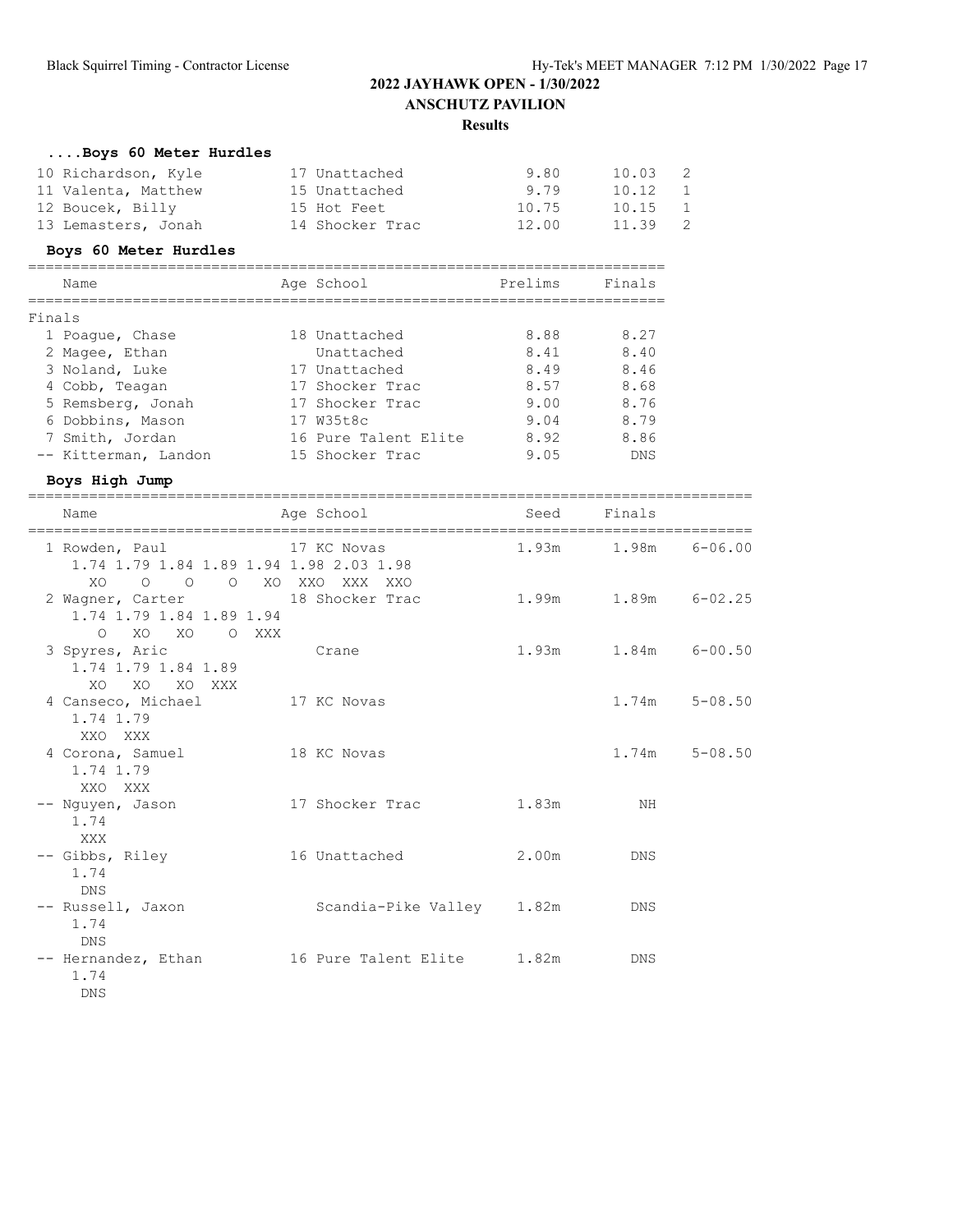**Results**

## **Boys Pole Vault**

| Name<br>_____________________________   | Age School Seed                                                                 |            | Finals                     |                    |
|-----------------------------------------|---------------------------------------------------------------------------------|------------|----------------------------|--------------------|
|                                         | 1 Schmidt, Evan 17 Xtreme Athlectics 4.62m                                      |            | 4.65m                      | $15 - 03.00$       |
|                                         | 2.50 2.80 3.00 3.15 3.30 3.45 3.60 3.75 3.90 4.05 4.20 4.35 4.50 4.60 4.65 4.70 |            |                            |                    |
|                                         | PPP PPP PPP PPP PPP PPP PPP PPP PPP 0 0 0 0 0 XXO XXX                           |            |                            |                    |
| 2 Unruh, Thomas                         | Unattached                                                                      |            | 4.60m                      | $15 - 01.00$       |
|                                         | 2.50 2.80 3.00 3.15 3.30 3.45 3.60 3.75 3.90 4.05 4.20 4.35 4.50 4.60 4.65      |            |                            |                    |
| PPP                                     | PPP PPP PPP PPP PPP PPP PPP PPP O XO                                            | XO         | $\circ$<br>XO              | XXX                |
| 3 Barkdull, Ashton                      | 18 Shocker Trac                                                                 | 4.42m      |                            | $4.50m$ $14-09.00$ |
|                                         | 2.50 2.80 3.00 3.15 3.30 3.45 3.60 3.75 3.90 4.05 4.20 4.35 4.50 4.60           |            |                            |                    |
|                                         |                                                                                 |            |                            |                    |
| 4 Remsberg, Jonah                       | 17 Shocker Trac                                                                 |            | 4.12m 4.20m                | $13 - 09.25$       |
|                                         | 2.50 2.80 3.00 3.15 3.30 3.45 3.60 3.75 3.90 4.05 4.20 4.35                     |            |                            |                    |
| PPP PPP PPP PPP PPP<br>PPP              | XO PPP<br>XO                                                                    | XO O XXX   |                            |                    |
|                                         | 5 Kirby, Andrew 16 Xtreme Athlectics                                            |            | 3.96m J4.20m 13-09.25      |                    |
|                                         | 2.50 2.80 3.00 3.15 3.30 3.45 3.60 3.75 3.90 4.05 4.20 4.35                     |            |                            |                    |
|                                         | PPP PPP PPP PPP PPP PPP PPP PPP PPP                                             | O XO XXX   |                            |                    |
| 6 Harland, Caelan                       | 16 Unattached                                                                   | 4.26m      |                            | J4.20m  13-09.25   |
|                                         | 2.50 2.80 3.00 3.15 3.30 3.45 3.60 3.75 3.90 4.05 4.20 4.35                     |            |                            |                    |
| PPP                                     | PPP PPP PPP PPP PPP PPP PPP XXO                                                 | O XO XXX   |                            |                    |
| 7 Neeley, Max                           | 18 Unattached                                                                   | 4.34m      |                            | J4.20m  13-09.25   |
|                                         | 2.50 2.80 3.00 3.15 3.30 3.45 3.60 3.75 3.90 4.05 4.20 4.35                     |            |                            |                    |
|                                         |                                                                                 |            |                            |                    |
| 8 Barkdull, Bryce                       | 16 Shocker Trac                                                                 | 4.11m      |                            | $4.05m$ $13-03.50$ |
|                                         | 2.50 2.80 3.00 3.15 3.30 3.45 3.60 3.75 3.90 4.05 4.20                          |            |                            |                    |
| PPP PPP PPP PPP 0<br>PPP                | XO<br>O XXO<br>XO                                                               | <b>XXX</b> |                            |                    |
|                                         | 9 Stone, Cooper 16 Xtreme Athlectics 3.96m 3.90m                                |            |                            | $12 - 09.50$       |
|                                         | 2.50 2.80 3.00 3.15 3.30 3.45 3.60 3.75 3.90 4.05                               |            |                            |                    |
| PPP PPP PPP PPP PPP<br>PPP              | XO<br>O O XXX                                                                   |            |                            |                    |
| 10 Owens, Parker                        | 16 Unattached                                                                   |            | 4.11m J3.90m 12-09.50      |                    |
|                                         | 2.50 2.80 3.00 3.15 3.30 3.45 3.60 3.75 3.90 4.05                               |            |                            |                    |
| PPP PPP PPP PPP PPP<br>PPP              | $\overline{\phantom{0}}$<br>$\circ$<br>XO XXX                                   |            |                            |                    |
| 11 Quarles, Ian                         | 16 Unattached<br>2.50 2.80 3.00 3.15 3.30 3.45 3.60 3.75 3.90 4.05              |            | 3.85m J3.90m 12-09.50      |                    |
|                                         | PPP PPP PPP PPP PPP PPP PPP PPP XXO XXX                                         |            |                            |                    |
| 12 Lawler, Jackson                      | 16 Unattached                                                                   |            | 3.35m J3.90m 12-09.50      |                    |
|                                         | 2.50 2.80 3.00 3.15 3.30 3.45 3.60 3.75 3.90 4.05                               |            |                            |                    |
| PPP PPP PPP PPP PPP PPP XXO             | XO<br>XXO XXX                                                                   |            |                            |                    |
|                                         | 13 Schmidt, Logan 17 Xtreme Athlectics                                          |            | $4.26m$ $3.75m$ $12-03.50$ |                    |
|                                         | 2.50 2.80 3.00 3.15 3.30 3.45 3.60 3.75 3.90                                    |            |                            |                    |
|                                         | PPP PPP PPP PPP PPP PPP PPP O XXX                                               |            |                            |                    |
|                                         | 14 Collins, Spencer 16 Xtreme Athlectics 3.66m J3.75m 12-03.50                  |            |                            |                    |
|                                         | 2.50 2.80 3.00 3.15 3.30 3.45 3.60 3.75 3.90                                    |            |                            |                    |
|                                         | PPP PPP PPP PPP PPP 0 0 XXO XXX                                                 |            |                            |                    |
| 15 Manley, Kole                         | 16 Xtreme Athlectics                                                            |            | 3.96m 3.60m 11-09.75       |                    |
| 2.50 2.80 3.00 3.15 3.30 3.45 3.60 3.75 |                                                                                 |            |                            |                    |
| PPP PPP PPP PPP PPP PPP                 | XO XXX                                                                          |            |                            |                    |
| 15 Yost, Grant                          | 18 Unattached                                                                   |            | $9.00m$ $3.60m$ $11-09.75$ |                    |
| 2.50 2.80 3.00 3.15 3.30 3.45 3.60 3.75 |                                                                                 |            |                            |                    |
| PPP PPP PPP PPP PPP 0                   | XO XXX                                                                          |            |                            |                    |
| 17 heying, seth                         | 16 Extreme Athletes 3.50m 3.45m 11-03.75                                        |            |                            |                    |
| 2.50 2.80 3.00 3.15 3.30 3.45 3.60      |                                                                                 |            |                            |                    |
| PPP PPP PPP PPP PPP XXO XXX             |                                                                                 |            |                            |                    |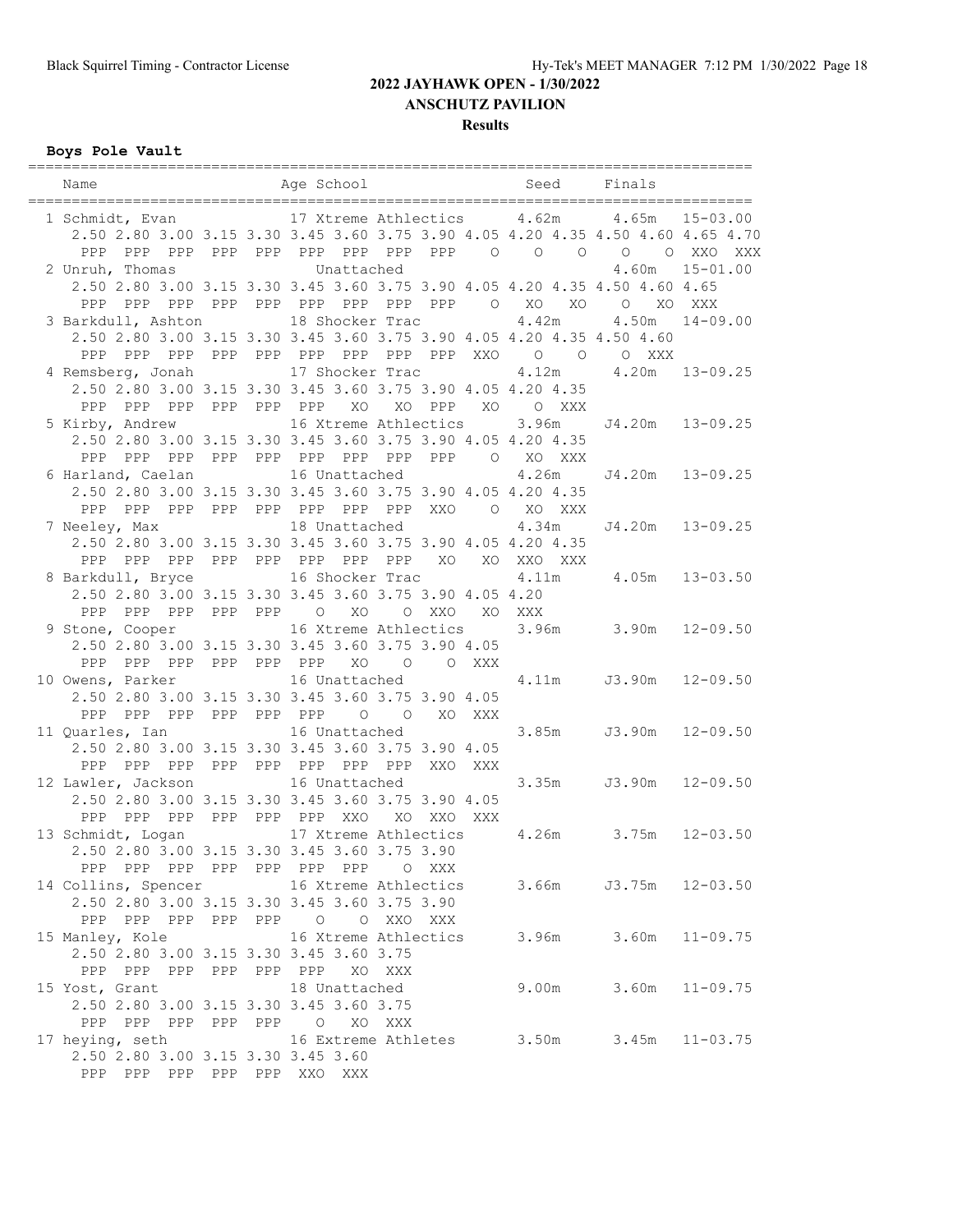#### **Results**

| Boys Pole Vault                                                        |                               |                      |  |
|------------------------------------------------------------------------|-------------------------------|----------------------|--|
| 18 Ratzlaff, Carson 15 Extreme Athletes 3.45m 3.30m 10-10.00           |                               |                      |  |
| 2.50 2.80 3.00 3.15 3.30 3.45                                          |                               |                      |  |
| PPP 0 0 0 XO XXX                                                       |                               |                      |  |
| 19 Heck, Gabe 14 Unattached 3.20m 3.15m 10-04.00                       |                               |                      |  |
| 2.50 2.80 3.00 3.15 3.30                                               |                               |                      |  |
| PPP 0 0 XO XXX                                                         |                               |                      |  |
| 20 Smith, Jordan 16 Pure Talent Elite 2.59m 3.00m 9-10.00              |                               |                      |  |
| 2.50 2.80 3.00 3.15                                                    |                               |                      |  |
| PPP 0 0 XXX                                                            |                               |                      |  |
| 21 O'Grady, Calin 15 Unattached                                        |                               | 3.02m J3.00m 9-10.00 |  |
| 2.50 2.80 3.00 3.15                                                    |                               |                      |  |
| PPP O XO XXX<br>-- Doutt, Wyatt 		 18 Xtreme Athlectics 		 2.59m 		 NH |                               |                      |  |
| 2.50                                                                   |                               |                      |  |
| XXX X                                                                  |                               |                      |  |
| -- Reeves, Teagon                                                      | Scandia-Pike Valley 3.35m DNS |                      |  |
| 2.50                                                                   |                               |                      |  |
| DNS                                                                    |                               |                      |  |
| -- Quarles, Ian                                                        | Xtreme Athlectics 4.26m       | DNS                  |  |
| 2.50                                                                   |                               |                      |  |
| <b>DNS</b>                                                             |                               |                      |  |
|                                                                        |                               | DNS                  |  |
| 2.50                                                                   |                               |                      |  |
| DNS                                                                    |                               |                      |  |

#### **Boys Long Jump**

| Name                                                                                          | Age School and Seed Finals |                        |       |                      | H# |
|-----------------------------------------------------------------------------------------------|----------------------------|------------------------|-------|----------------------|----|
| 1 Noland, Luke 17 Unattached 6.85m 6.63m 21-09.00 2<br>6.63m  6.53m  6.63m  6.02m  PASS  PASS |                            |                        |       |                      |    |
| 2 May, Preston 17 Unattached 6.88m 6.41m 21-00.50 2                                           |                            |                        |       |                      |    |
| FOUL 6.12m 6.41m 6.07m 6.17m 4.88m<br>3 Seck, Nathan 18 Shocker Trac                          |                            | 6.89m 6.37m 20-10.75 2 |       |                      |    |
| 6.37m FOUL 4.81m 5.01m PASS PASS<br>4 Remsberg, Jonah 17 Shocker Trac                         |                            | 6.47m                  |       | $6.22m$ $20-05.00$ 2 |    |
| FOUL 5.89m 6.22m 6.14m FOUL FOUL<br>5 Lawson, Major 18 KC Novas 6.22m                         |                            |                        |       | $6.13m$ $20-01.50$ 2 |    |
| 6.13m 5.83m 4.56m 5.87m 5.87m 6.06m<br>6 Smith, Jordan 16 Pure Talent Elite 6.17m             |                            |                        |       | $6.09m$ $19-11.75$ 2 |    |
| 5.91m 6.09m 5.75m FOUL 5.70m 5.60m<br>7 Cobb, Teagan 17 Shocker Trac                          |                            | 6.10m                  |       | 5.91m  19-04.75  2   |    |
| 5.86m 5.91m 5.60m 5.50m FOUL FOUL<br>8 Myers, Sam 17 Hot Feet                                 |                            | 6.04m                  |       | $5.89m$ $19-04.00$ 1 |    |
| 5.67m 5.81m 5.81m 5.73m 5.89m 5.82m<br>9 Willis, Brett 17 Unattached                          |                            | 5.99m                  |       | $5.82m$ $19-01.25$ 1 |    |
| 5.73m 5.82m 5.00m 5.42m 5.47m 5.44m<br>10 Wagner, Carter 18 Shocker Trac 6.10m                |                            |                        | 5.66m | $18 - 07.00 1$       |    |
| 5.64m 5.66m 5.46m<br>11 Goss, Ryley 18 KC Novas                                               |                            |                        | 5.60m | $18 - 04.50$ 1       |    |
| 5.60m FOUL 5.51m                                                                              |                            |                        |       |                      |    |
| 12 Eytcheson, Nick 16 Unattached<br>5.20m 5.50m 5.11m                                         |                            | 6.00m                  | 5.50m | $18 - 00.50$ 1       |    |
| 13 Klein, Trevor<br>4.93m 5.49m 5.38m                                                         | 15 Pony Express            | 6.09m                  |       | 5.49m 18-00.25 1     |    |